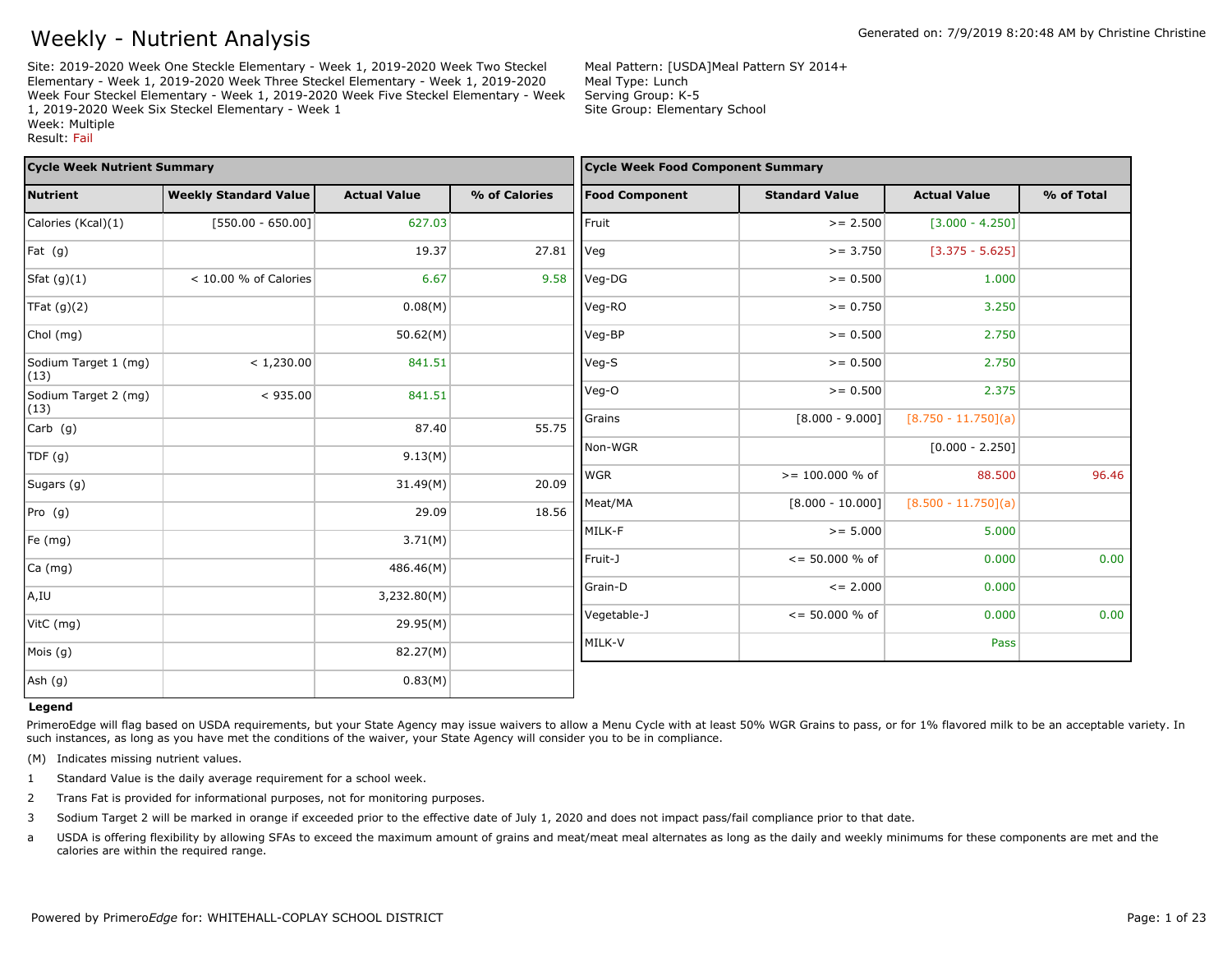| <b>Menu Item</b><br>(Serving Size)                                                                                        | Plan Qty Calorie   Fat (g) Sfat | (Kcal)          |       | (g)  | <b>TFat</b><br>(g) | <b>Chol</b><br>$\mathsf{(mg)}$ | <b>Na</b><br>(mg) | <b>Carb</b><br>(g) | <b>TDF</b><br>(g) | Sugars   Pro<br>(g) | $\vert (g) \vert$ | Fe<br>$\mathsf{(mg)}$ | Ca<br>(mg) | A,IU         | <b>VitC</b><br>(mg) | <b>Mois</b><br>(g) | Ash (g) |
|---------------------------------------------------------------------------------------------------------------------------|---------------------------------|-----------------|-------|------|--------------------|--------------------------------|-------------------|--------------------|-------------------|---------------------|-------------------|-----------------------|------------|--------------|---------------------|--------------------|---------|
| 2015 week one day one<br>gockley: 70735 - Day: 1                                                                          | 1415                            |                 |       |      |                    |                                |                   |                    |                   |                     |                   |                       |            |              |                     |                    |         |
| Category: Entrees; Choose: 1                                                                                              |                                 |                 |       |      |                    |                                |                   |                    |                   |                     |                   |                       |            |              |                     |                    |         |
| Chicken, Golden Crispy<br>WG Tenders, Tyson,<br>70334-928, MMA, WGR -<br>SR105310 (3 piece)                               |                                 | 415 260.00      | 15.00 | 2.50 | 0.00               | 25.00                          | 390.00            | 16.00              | 3.00              | 1.00                | 15.00             | 1.80                  | 0.00       | 100.00       | 0.00                | (M)                | (M)     |
| Category: Grains; Choose: 1                                                                                               |                                 |                 |       |      |                    |                                |                   |                    |                   |                     |                   |                       |            |              |                     |                    |         |
| Bread, Wheat Cluster<br>Dinner Roll, 1.38oz,<br>Morabito - SR101068 (1<br>ea.)                                            |                                 | 250 70.00       | 1.00  | 0.00 | 0.00               | 0.00                           | 160.00            | 14.00              | 2.00              | 1.00                | 3.00              | 1.08                  | 26.00      | (M)          | (M)                 | (M)                | (M)     |
| Category: Vegetables; Choose: 1                                                                                           |                                 |                 |       |      |                    |                                |                   |                    |                   |                     |                   |                       |            |              |                     |                    |         |
| Corn, Seasoned, Elementa<br>ry,6 oz, Veg-O -<br>LR100147 (6 oz.)                                                          |                                 | 100 193.42 8.09 |       | 3.35 | 0.00               | 0.00                           | 68.84             | 31.11              | 3.93              | $0.00(M)$ 4.11      |                   | 0.77                  | 3.93       | 638.83 5.71  |                     | (M)                | (M)     |
| Category: Fruits; Choose: 1                                                                                               |                                 |                 |       |      |                    |                                |                   |                    |                   |                     |                   |                       |            |              |                     |                    |         |
| Apples, fresh, raw,<br>sliced, unpeeled (with<br>skin) from ready-to-eat<br>pouch [100285, A338], F<br>$-SR105075(4 oz.)$ |                                 | 350 58.00       | 0.20  | 0.05 | 0.00               | 0.00                           | 2.00              | 15.66              | 2.80              | (M)                 | 0.29              | 0.14                  | 6.00       | 62.00        | 5.21                | (M)                | (M)     |
| Category: Milk; Choose: 1                                                                                                 |                                 |                 |       |      |                    |                                |                   |                    |                   |                     |                   |                       |            |              |                     |                    |         |
| Milk, Variety, milk -<br>LR100009 (1 Carton)                                                                              |                                 | 350 111.11 1.67 |       | 1.00 | 0.00               | 11.54                          | 143.45            | 14.70              | 0.00              | 13.70               | 8.13              | 0.00                  | 275.90     |              | 570.95 1.54(M) (M)  |                    | (M)     |
| Category: Condiments; Choose: 4                                                                                           |                                 |                 |       |      |                    |                                |                   |                    |                   |                     |                   |                       |            |              |                     |                    |         |
| Ketchup, Natural Low<br>Sodium, Made With<br>Sugar, 9 Gram Packets,<br>Red Gold, REDYL9G -<br>SR107010 (1 packet)         |                                 | 115 10.00       | 0.00  | 0.00 | 0.00               | 0.00                           | 25.00             | 2.00               | 0.00              | 2.00                | 0.00              | 0.00                  | 0.00       | 0.00         | 0.00                | (M)                | (M)     |
| Margarine, Spread,<br>Light, SS Cup, 5g,<br>Glenview Farms, 101535<br>- SR108284 (1 serv.)                                |                                 | 125 20.00       | 2.00  | 0.00 | 0.00               | 0.00                           | 35.00             | 0.00               | 0.00              | 0.00                | 0.00              | 0.00                  | 0.00       | 200.00       | 0.00                | (M)                | (M)     |
| Sauce, BBQ, 250/1 oz<br>Cups, Red Gold,<br>REDOA1Z - SR102279 (1)<br>Tbsp.)                                               |                                 | 125 40.00       | 0.00  | 0.00 | 0.00               | 0.00                           | 65.00             | 10.00              | (M)               | 8.00                | 0.00              | 0.00                  | (M)        | 0.00         | 0.00                | (M)                | (M)     |
| Sauce, Honey Mustard, 1<br>oz Cup, Taste Pleasers<br>Gou - SR101535 (1<br>Package/Bo)                                     |                                 | 75 70.00        | 6.00  | 1.00 | (M)                | 10.00                          | 220.00            | 4.00               | 0.00              | 2.00                | 0.00              | 0.18                  | 8.70       | 1365.00 0.36 |                     | (M)                | (M)     |
| 2015 week one day one<br>gockley : 70707 - Day: 1                                                                         | 1400                            |                 |       |      |                    |                                |                   |                    |                   |                     |                   |                       |            |              |                     |                    |         |
| Category: Entrees; Choose: 1                                                                                              |                                 |                 |       |      |                    |                                |                   |                    |                   |                     |                   |                       |            |              |                     |                    |         |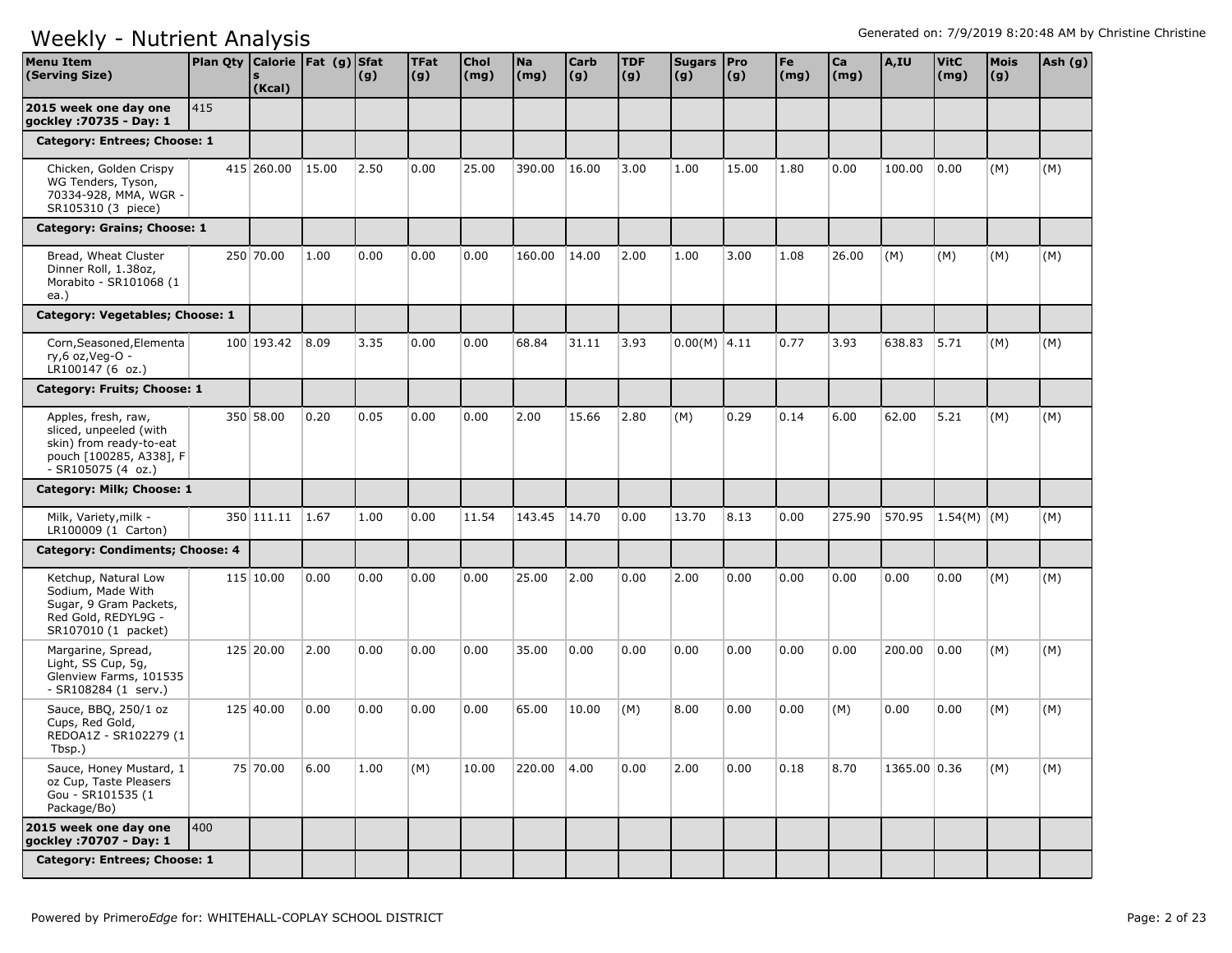| <b>Menu Item</b><br>(Serving Size)                                                                                        | Plan Qty   Calorie   Fat (g)   Sfat | (Kcal)      |       | (g)  | <b>TFat</b><br> (g) | Chol<br>(mg) | <b>Na</b><br>(mg) | <b>Carb</b><br> (g) | <b>TDF</b><br>(g) | Sugars Pro<br>(g) | (g)   | Fe<br>$\mathsf{(mg)}$ | Ca<br>(mg) | A,IU                           | <b>VitC</b><br>(mg) | <b>Mois</b><br>(g) | Ash (g) |
|---------------------------------------------------------------------------------------------------------------------------|-------------------------------------|-------------|-------|------|---------------------|--------------|-------------------|---------------------|-------------------|-------------------|-------|-----------------------|------------|--------------------------------|---------------------|--------------------|---------|
| Chicken, Golden Crispy<br>WG Tenders, Tyson,<br>70334-928, MMA, WGR -<br>SR105310 (3 piece)                               |                                     | 400 260,00  | 15.00 | 2.50 | 0.00                | 25.00        | 390.00            | 16.00               | 3.00              | 1.00              | 15.00 | 1.80                  | 0.00       | 100.00                         | 0.00                | (M)                | (M)     |
| Category: Grains; Choose: 1                                                                                               |                                     |             |       |      |                     |              |                   |                     |                   |                   |       |                       |            |                                |                     |                    |         |
| Bread, Wheat Cluster<br>Dinner Roll, 1.38oz,<br>Morabito - SR101068 (1<br>ea.)                                            |                                     | 350 70.00   | 1.00  | 0.00 | 0.00                | 0.00         | 160.00            | 14.00               | 2.00              | 1.00              | 3.00  | 1.08                  | 26.00      | (M)                            | (M)                 | (M)                | (M)     |
| Category: Vegetables; Choose: 1                                                                                           |                                     |             |       |      |                     |              |                   |                     |                   |                   |       |                       |            |                                |                     |                    |         |
| Carrots, baby-cut, fresh,<br>peeled [100982, A094] -<br>SR105158 (1/2 c.)                                                 |                                     | 100 25.60   | 0.09  | 0.01 | 0.00                | 0.00         | 56.32             | 5.92                | 2.10              | (M)               | 0.46  | 0.65                  | 23.04      | 10006.8 1.92<br>$\overline{7}$ |                     | (M)                | (M)     |
| Potato, Mashed<br>Dehydrated with Vitamin<br>C, Add Wate - SR102135<br>(2/3 Cup (Prepa)                                   |                                     | 335 80.00   | 1.00  | 0.00 | (M)                 | 0.00         | 310.00            | 17.00               | 1.00              | 1.00              | 2.00  | (M)                   | 20.00      | (M)                            | 30.00               | (M)                | (M)     |
| Category: Fruits; Choose: 1                                                                                               |                                     |             |       |      |                     |              |                   |                     |                   |                   |       |                       |            |                                |                     |                    |         |
| Apples, fresh, raw,<br>sliced, unpeeled (with<br>skin) from ready-to-eat<br>pouch [100285, A338], F<br>$-SR105075(4 oz.)$ |                                     | $265$ 58.00 | 0.20  | 0.05 | 0.00                | 0.00         | 2.00              | 15.66               | 2.80              | (M)               | 0.29  | 0.14                  | 6.00       | 62.00                          | 5.21                | (M)                | (M)     |
| Category: Milk; Choose: 1                                                                                                 |                                     |             |       |      |                     |              |                   |                     |                   |                   |       |                       |            |                                |                     |                    |         |
| Milk, Variety, milk -<br>LR100009 (1 Carton)                                                                              |                                     | 345 111.11  | 1.67  | 1.00 | 0.00                | 11.54        | 143.45            | 14.70               | 0.00              | 13.70             | 8.13  | 0.00                  | 275.90     | 570.95                         | $ 1.54(M) $ (M)     |                    | (M)     |
| Category: Condiments; Choose: 4                                                                                           |                                     |             |       |      |                     |              |                   |                     |                   |                   |       |                       |            |                                |                     |                    |         |
| Dressing, Lite Ranch II,<br>1.5oz, Naturally Fresh -<br>SR105877 (1 packet)                                               |                                     | 25 90.00    | 8.00  | 1.50 | 0.00                | 5.00         | 250.00            | 2.00                | 0.00              | 1.00              | 1.00  | (M)                   | (M)        | (M)                            | (M)                 | (M)                | (M)     |
| Ketchup, Natural Low<br>Sodium, Made With<br>Sugar, 9 Gram Packets,<br>Red Gold, REDYL9G -<br>SR107010 (1 packet)         |                                     | 200 10.00   | 0.00  | 0.00 | 0.00                | 0.00         | 25.00             | 2.00                | 0.00              | 2.00              | 0.00  | 0.00                  | 0.00       | 0.00                           | 0.00                | (M)                | (M)     |
| Margarine, Spread,<br>Light, SS Cup, 5g,<br>Glenview Farms, 101535<br>- SR108284 (1 serv.)                                |                                     | 150 20.00   | 2.00  | 0.00 | 0.00                | 0.00         | 35.00             | 0.00                | 0.00              | 0.00              | 0.00  | 0.00                  | 0.00       | 200.00                         | 0.00                | (M)                | (M)     |
| Poultry Gravy Mix -<br>LR100249 (1/2 oz.)                                                                                 |                                     | 200 25.00   | 1.00  | 0.00 | 0.00                | 0.00         | 135.00 4.00       |                     | 0.00              | 0.00              | 0.00  | 0.00                  | 0.00       | 0.00                           | 0.00                | (M)                | (M)     |
| Sauce, BBQ, 250/1 oz<br>Cups, Red Gold,<br>REDOA1Z - SR102279 (1<br>Tbsp.)                                                |                                     | 125 40.00   | 0.00  | 0.00 | 0.00                | 0.00         | 65.00             | 10.00               | (M)               | 8.00              | 0.00  | 0.00                  | (M)        | 0.00                           | 0.00                | (M)                | (M)     |
| Sauce, Honey Mustard, 1<br>oz Cup, Taste Pleasers<br>Gou - SR101535 (1<br>Package/Bo)                                     |                                     | 75 70.00    | 6.00  | 1.00 | (M)                 | 10.00        | 220.00            | 4.00                | 0.00              | 2.00              | 0.00  | 0.18                  | 8.70       | 1365.00 0.36                   |                     | (M)                | (M)     |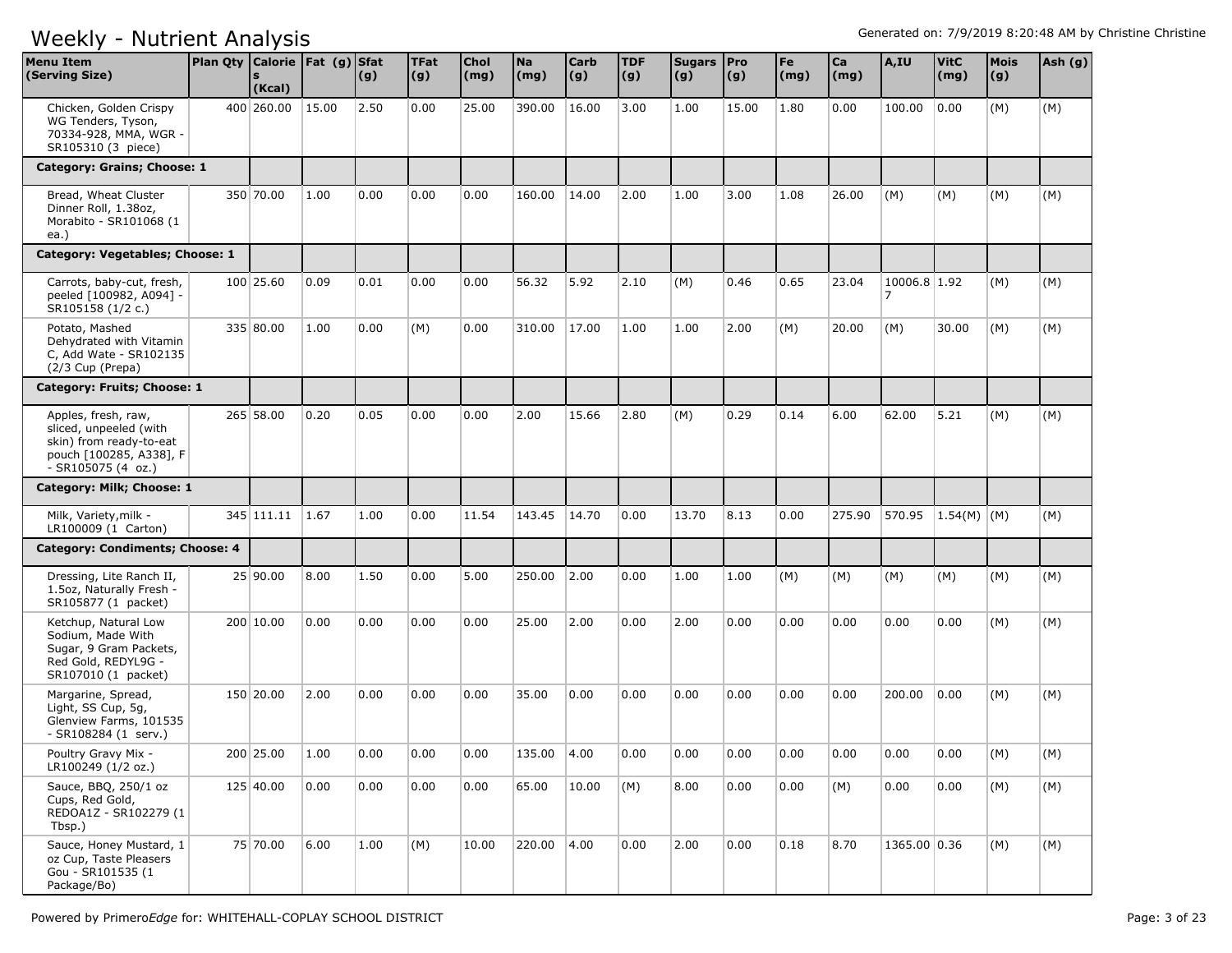| <b>Menu Item</b><br>(Serving Size)                                                                                            | Plan Qty Calorie   Fat (g) Sfat | <b>S</b><br>(Kcal) |       | (g)  | <b>TFat</b><br>(g) | <b>Chol</b><br>(mg) | <b>Na</b><br>(mg) | <b>Carb</b><br>(g) | <b>TDF</b><br>(g) | Sugars Pro<br>(g) | $\vert$ (g) | Fe<br>$\mathsf{(mg)}$ | Ca<br>(mg) | A,IU         | <b>VitC</b><br>(mg) | Mois<br>(g) | Ash (g) |
|-------------------------------------------------------------------------------------------------------------------------------|---------------------------------|--------------------|-------|------|--------------------|---------------------|-------------------|--------------------|-------------------|-------------------|-------------|-----------------------|------------|--------------|---------------------|-------------|---------|
| 2015 Week Three Day<br>One: 70755 - Day: 1                                                                                    | 410                             |                    |       |      |                    |                     |                   |                    |                   |                   |             |                       |            |              |                     |             |         |
| Category: Entrees; Choose: 1                                                                                                  |                                 |                    |       |      |                    |                     |                   |                    |                   |                   |             |                       |            |              |                     |             |         |
| Chicken, Golden Crispy<br>Whole Grain Chicken<br>Chunk, Tyson Foods,<br>Inc., 70364-928, MMA,<br>WGR - SR106559 (5<br>pieces) |                                 | 410 262.50         | 15.00 | 2.50 | 0.00               | 25.00               | 400.00            | 16.25              | 2.50              | 1.25              | 16.25       | 2.25                  | 25.00      | 125.00       | 0.00                | (M)         | (M)     |
| Category: Grains; Choose: 1                                                                                                   |                                 |                    |       |      |                    |                     |                   |                    |                   |                   |             |                       |            |              |                     |             |         |
| Bread, Wheat Cluster<br>Dinner Roll, 1.38oz,<br>Morabito - SR101068 (1<br>ea.)                                                |                                 | 300 70.00          | 1.00  | 0.00 | 0.00               | 0.00                | 160.00            | 14.00              | 2.00              | 1.00              | 3.00        | 1.08                  | 26.00      | (M)          | (M)                 | (M)         | (M)     |
| Category: Vegetables; Choose: 1                                                                                               |                                 |                    |       |      |                    |                     |                   |                    |                   |                   |             |                       |            |              |                     |             |         |
| 3/4 cup cooked carrots -<br>LR100271 (3/4 c.)                                                                                 |                                 | 250 70.03          | 0.00  | 0.00 | (M)                | 0.00                | 90.05             | 11.99              | 4.00              | (M)               | 1.99        | 0.24                  | 33.60      | 9830.93 1.94 |                     | (M)         | (M)     |
| Category: Fruits; Choose: 1                                                                                                   |                                 |                    |       |      |                    |                     |                   |                    |                   |                   |             |                       |            |              |                     |             |         |
| Apples, fresh, raw,<br>sliced, unpeeled (with<br>skin) from ready-to-eat<br>pouch [100285, A338], F<br>$-SR105075(4 oz.)$     |                                 | 355 58.00          | 0.20  | 0.05 | 0.00               | 0.00                | 2.00              | 15.66              | 2.80              | (M)               | 0.29        | 0.14                  | 6.00       | 62.00        | 5.21                | (M)         | (M)     |
| Category: Milk; Choose: 1                                                                                                     |                                 |                    |       |      |                    |                     |                   |                    |                   |                   |             |                       |            |              |                     |             |         |
| Milk, Variety, milk -<br>LR100009 (1 Carton)                                                                                  |                                 | 400 111.11 1.67    |       | 1.00 | 0.00               | 11.54               | 143.45            | 14.70              | 0.00              | 13.70             | 8.13        | 0.00                  | 275.90     |              | 570.95 1.54(M) (M)  |             | (M)     |
| Category: Condiments; Choose: 3                                                                                               |                                 |                    |       |      |                    |                     |                   |                    |                   |                   |             |                       |            |              |                     |             |         |
| Ketchup, Natural Low<br>Sodium, Made With<br>Sugar, 9 Gram Packets,<br>Red Gold, REDYL9G -<br>SR107010 (1 packet)             |                                 | 150 10.00          | 0.00  | 0.00 | 0.00               | 0.00                | 25.00             | 2.00               | 0.00              | 2.00              | 0.00        | 0.00                  | 0.00       | 0.00         | 0.00                | (M)         | (M)     |
| Margarine, Spread,<br>Light, SS Cup, 5g,<br>Glenview Farms, 101535<br>- SR108284 (1 serv.)                                    |                                 | 200 20.00          | 2.00  | 0.00 | 0.00               | 0.00                | 35.00             | 0.00               | 0.00              | 0.00              | 0.00        | 0.00                  | 0.00       | 200.00       | 0.00                | (M)         | (M)     |
| Sauce, BBQ, 250/1 oz<br>Cups, Red Gold,<br>REDOA1Z - SR102279 (1<br>Tbsp.)                                                    |                                 | 185 40.00          | 0.00  | 0.00 | 0.00               | 0.00                | 65.00             | 10.00              | (M)               | 8.00              | 0.00        | 0.00                  | (M)        | 0.00         | 0.00                | (M)         | (M)     |
| Sauce, Honey Mustard, 1<br>oz Cup, Taste Pleasers<br>Gou - SR101535 (1<br>Package/Bo)                                         |                                 | 85 70.00           | 6.00  | 1.00 | (M)                | 10.00               | 220.00 4.00       |                    | 0.00              | 2.00              | 0.00        | 0.18                  | 8.70       | 1365.00 0.36 |                     | (M)         | (M)     |
| 2015 Week Three Day<br>One : 70731 - Day: 1                                                                                   | 415                             |                    |       |      |                    |                     |                   |                    |                   |                   |             |                       |            |              |                     |             |         |
| Category: Entrees; Choose: 1                                                                                                  |                                 |                    |       |      |                    |                     |                   |                    |                   |                   |             |                       |            |              |                     |             |         |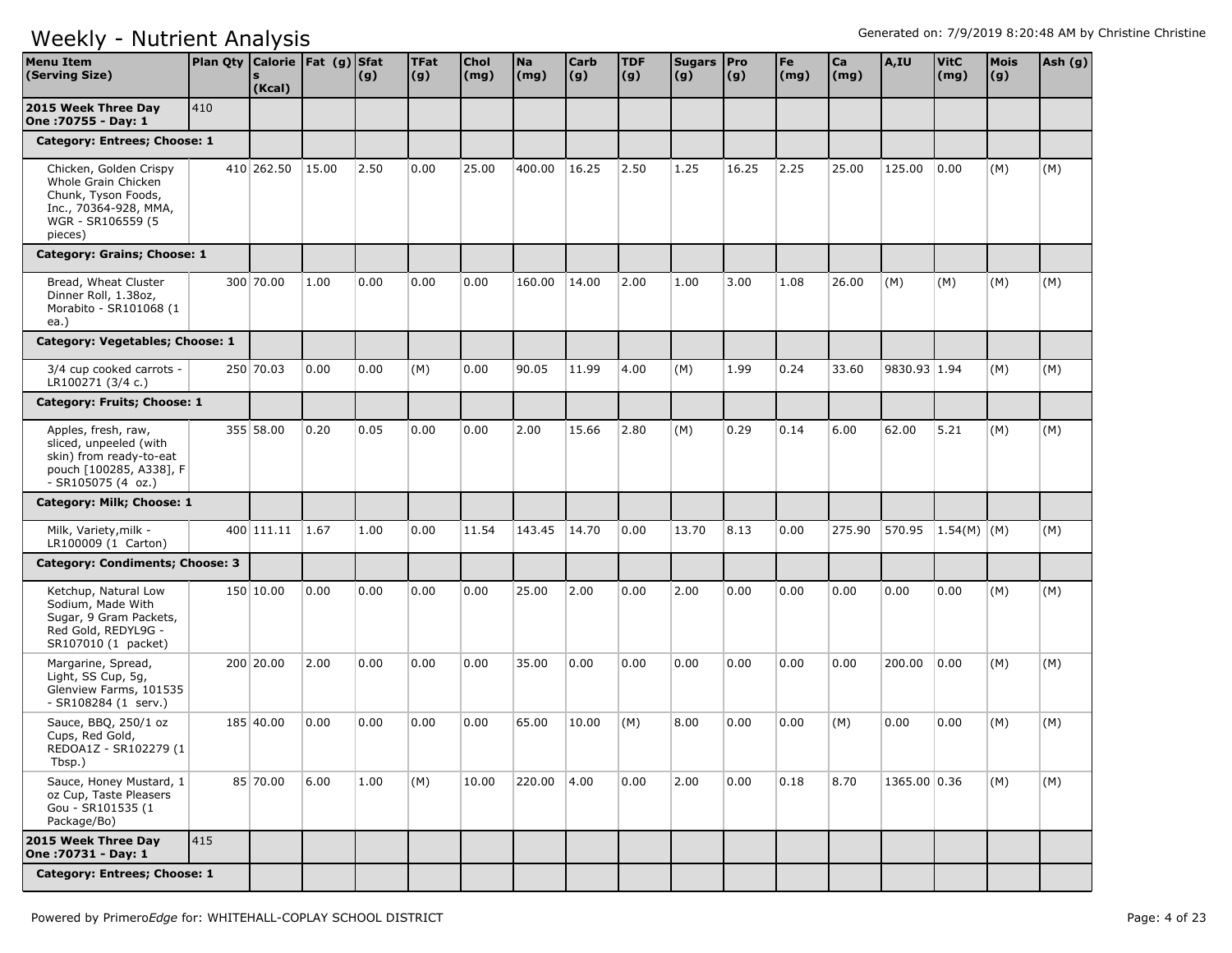| <b>Menu Item</b><br>(Serving Size)                                                                                             | Plan Qty   Calorie   Fat (g)   Sfat | (Kcal)     |       | (g)  | <b>TFat</b><br>(g) | Chol<br>(mg) | <b>Na</b><br>(mg) | Carb<br>$\vert$ (g) | <b>TDF</b><br>(g) | Sugars Pro<br>(g) | $\vert (g) \vert$ | Fe<br>$\mathsf{(mg)}$ | Ca<br>(mg) | A,IU         | <b>VitC</b><br>(mg) | <b>Mois</b><br>(g) | Ash (g) |
|--------------------------------------------------------------------------------------------------------------------------------|-------------------------------------|------------|-------|------|--------------------|--------------|-------------------|---------------------|-------------------|-------------------|-------------------|-----------------------|------------|--------------|---------------------|--------------------|---------|
| Chicken, Golden Crispy<br>Whole Grain Chicken<br>Chunk, Tyson Foods,<br>Inc., 70364-928, MMA,<br>WGR - SR106559 (5)<br>pieces) |                                     | 415 262.50 | 15.00 | 2.50 | 0.00               | 25.00        | 400.00            | 16.25               | 2.50              | 1.25              | 16.25             | 2.25                  | 25.00      | 125.00       | 0.00                | (M)                | (M)     |
| Category: Grains; Choose: 1                                                                                                    |                                     |            |       |      |                    |              |                   |                     |                   |                   |                   |                       |            |              |                     |                    |         |
| Bread, Wheat Cluster<br>Dinner Roll, 1.38oz,<br>Morabito - SR101068 (1<br>ea.)                                                 |                                     | 300 70.00  | 1.00  | 0.00 | 0.00               | 0.00         | 160.00            | 14.00               | 2.00              | 1.00              | 3.00              | 1.08                  | 26.00      | (M)          | (M)                 | (M)                | (M)     |
| Category: Vegetables; Choose: 1                                                                                                |                                     |            |       |      |                    |              |                   |                     |                   |                   |                   |                       |            |              |                     |                    |         |
| 3/4 cup cooked carrots -<br>LR100271 (3/4 c.)                                                                                  |                                     | 250 70.03  | 0.00  | 0.00 | (M)                | 0.00         | 90.05             | 11.99               | 4.00              | (M)               | 1.99              | 0.24                  | 33.60      | 9830.93 1.94 |                     | (M)                | (M)     |
| Category: Fruits; Choose: 1                                                                                                    |                                     |            |       |      |                    |              |                   |                     |                   |                   |                   |                       |            |              |                     |                    |         |
| Apples, fresh, raw,<br>sliced, unpeeled (with<br>skin) from ready-to-eat<br>pouch [100285, A338], F<br>$-SR105075(4 oz.)$      |                                     | 310 58.00  | 0.20  | 0.05 | 0.00               | 0.00         | 2.00              | 15.66               | 2.80              | (M)               | 0.29              | 0.14                  | 6.00       | 62.00        | 5.21                | (M)                | (M)     |
| Category: Milk; Choose: 1                                                                                                      |                                     |            |       |      |                    |              |                   |                     |                   |                   |                   |                       |            |              |                     |                    |         |
| Milk, Variety, milk -<br>LR100009 (1 Carton)                                                                                   |                                     | 385 111.11 | 1.67  | 1.00 | 0.00               | 11.54        | 143.45            | 14.70               | 0.00              | 13.70             | 8.13              | 0.00                  | 275.90     | 570.95       | $ 1.54(M) $ (M)     |                    | (M)     |
| <b>Category: Condiments; Choose: 3</b>                                                                                         |                                     |            |       |      |                    |              |                   |                     |                   |                   |                   |                       |            |              |                     |                    |         |
| Ketchup, Natural Low<br>Sodium, Made With<br>Sugar, 9 Gram Packets,<br>Red Gold, REDYL9G -<br>SR107010 (1 packet)              |                                     | 100 10.00  | 0.00  | 0.00 | 0.00               | 0.00         | 25.00             | 2.00                | 0.00              | 2.00              | 0.00              | 0.00                  | 0.00       | 0.00         | 0.00                | (M)                | (M)     |
| Margarine, Spread,<br>Light, SS Cup, 5g,<br>Glenview Farms, 101535<br>- SR108284 (1 serv.)                                     |                                     | 200 20.00  | 2.00  | 0.00 | 0.00               | 0.00         | 35.00             | 0.00                | 0.00              | 0.00              | 0.00              | 0.00                  | 0.00       | 200.00       | 0.00                | (M)                | (M)     |
| Sauce, BBQ, 250/1 oz<br>Cups, Red Gold,<br>REDOA1Z - SR102279 (1<br>Tbsp.)                                                     |                                     | 125 40.00  | 0.00  | 0.00 | 0.00               | 0.00         | 65.00             | 10.00               | (M)               | 8.00              | 0.00              | 0.00                  | (M)        | 0.00         | 0.00                | (M)                | (M)     |
| Sauce, Honey Mustard, 1<br>oz Cup, Taste Pleasers<br>Gou - SR101535 (1<br>Package/Bo)                                          |                                     | 75 70.00   | 6.00  | 1.00 | (M)                | 10.00        | 220.00            | 4.00                | 0.00              | 2.00              | 0.00              | 0.18                  | 8.70       | 1365.00 0.36 |                     | (M)                | (M)     |
| <b>Week Five Day One</b><br>Gockley : 70752 - Day: 1                                                                           | 380                                 |            |       |      |                    |              |                   |                     |                   |                   |                   |                       |            |              |                     |                    |         |
| Category: Entrees; Choose: 1                                                                                                   |                                     |            |       |      |                    |              |                   |                     |                   |                   |                   |                       |            |              |                     |                    |         |
| Meat & Cheese, Combo<br>for Nachos - LR100066<br>(1 portion)                                                                   |                                     | 380 448.00 | 23.70 | 6.79 | 0.00               | 50.00        | 620.00            | 41.18               | 4.00              | $2.00(M)$ 20.53   |                   | 2.81                  | 223.00     | 787.00 5.00  |                     | (M)                | (M)     |
| Category: Vegetables; Choose: 2                                                                                                |                                     |            |       |      |                    |              |                   |                     |                   |                   |                   |                       |            |              |                     |                    |         |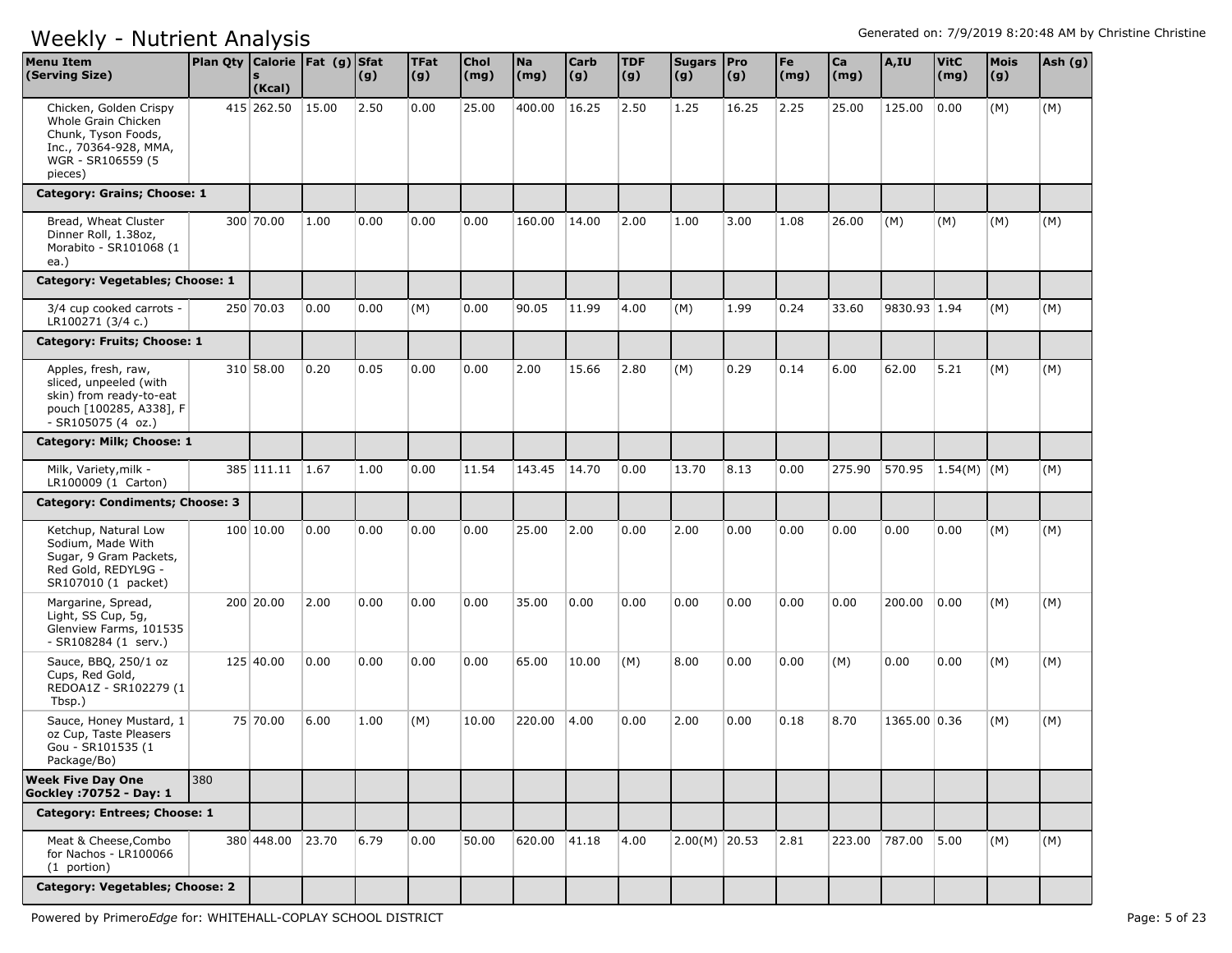| <b>Menu Item</b><br>(Serving Size)                                                                                        | Plan Qty   Calorie   Fat (g)   Sfat | (Kcal)          |       | (g)  | <b>TFat</b><br>(g) | <b>Chol</b><br>(mg) | <b>Na</b><br>(mg) | <b>Carb</b><br>(g) | <b>TDF</b><br>(g) | Sugars   Pro<br>(g) | (g)  | Fe<br>(mg) | Ca<br>(mg) | A,IU   | <b>VitC</b><br>(mg) | <b>Mois</b><br>(g) | Ash (g) |
|---------------------------------------------------------------------------------------------------------------------------|-------------------------------------|-----------------|-------|------|--------------------|---------------------|-------------------|--------------------|-------------------|---------------------|------|------------|------------|--------|---------------------|--------------------|---------|
| Beans, Black, Cooked, Can<br>,San Pablo,F2191,VEG-<br>BP - LR100024 (4<br>ounces)                                         |                                     | 200 120.00      | 0.00  | 0.00 | 0.00               | 0.00                | 430.00            | 21.00              | 6.00              | (M)                 | 8.00 | 5.40       | 40.00      | 0.00   | 0.00                | (M)                | (M)     |
| Lettuce, Lettuce<br>Shredded, 1/8 pillow<br>Pack, Cross Val -<br>LR100029 (2 ounces)                                      |                                     | 310 6.37        | 0.00  | 0.00 | 0.00               | 0.00                | 6.37              | 0.64               | 0.64              | 1.27                | 0.64 | 0.23       | 12.74      | 191.12 | 2.29                | (M)                | (M)     |
| Category: Fruits; Choose: 1                                                                                               |                                     |                 |       |      |                    |                     |                   |                    |                   |                     |      |            |            |        |                     |                    |         |
| Apples, fresh, raw,<br>sliced, unpeeled (with<br>skin) from ready-to-eat<br>pouch [100285, A338], F<br>- SR105075 (4 oz.) |                                     | 355 58.00       | 0.20  | 0.05 | 0.00               | 0.00                | 2.00              | 15.66              | 2.80              | (M)                 | 0.29 | 0.14       | 6.00       | 62.00  | 5.21                | (M)                | (M)     |
| Category: Milk; Choose: 1                                                                                                 |                                     |                 |       |      |                    |                     |                   |                    |                   |                     |      |            |            |        |                     |                    |         |
| Milk, Variety, milk -<br>LR100009 (1 Carton)                                                                              |                                     | 369 111.11      | 1.67  | 1.00 | 0.00               | 11.54               | 143.45            | 14.70              | 0.00              | 13.70               | 8.13 | 0.00       | 275.90     | 570.95 | 1.54(M)   (M)       |                    | (M)     |
| Category: Condiments; Choose: 1                                                                                           |                                     |                 |       |      |                    |                     |                   |                    |                   |                     |      |            |            |        |                     |                    |         |
| Copy of Copy of Salsa,<br>Chunky Mild Salsa,<br>Canned, - LR100078<br>(1/4 c.)                                            |                                     | 100 10.00       | 0.00  | 0.00 | 0.00               | 0.00                | 140.00            | 2.00               | 1.00              | 2.00                | 0.00 | 0.36       | 20.00      | 150.00 | 1.20                | (M)                | (M)     |
| 2015 Week Two Day One<br>Gockley : 70723 - Day: 1                                                                         | 400                                 |                 |       |      |                    |                     |                   |                    |                   |                     |      |            |            |        |                     |                    |         |
| Category: Entrees; Choose: 1                                                                                              |                                     |                 |       |      |                    |                     |                   |                    |                   |                     |      |            |            |        |                     |                    |         |
| Soft Shell Taco -<br>LR100211 (1 ea.)                                                                                     |                                     | 400 308.00      | 13.70 | 5.79 | 0.00               | 50.00               | 590.00            | 31.18              | 6.00              | $2.00(M)$ 20.53     |      | 2.10       | 223.00     | 787.00 | 5.00                | (M)                | (M)     |
| Category: Vegetables; Choose: 2                                                                                           |                                     |                 |       |      |                    |                     |                   |                    |                   |                     |      |            |            |        |                     |                    |         |
| Beans, Black, Cooked, Can<br>,San Pablo,F2191,VEG-<br>BP - LR100024 (4<br>ounces)                                         |                                     | 100 120.00      | 0.00  | 0.00 | 0.00               | 0.00                | 430.00            | 21.00              | 6.00              | (M)                 | 8.00 | 5.40       | 40.00      | 0.00   | 0.00                | (M)                | (M)     |
| Lettuce, Lettuce<br>Shredded, 1/8 pillow<br>Pack, Cross Val -<br>LR100029 (2 ounces)                                      |                                     | 310 6.37        | 0.00  | 0.00 | 0.00               | 0.00                | 6.37              | 0.64               | 0.64              | 1.27                | 0.64 | 0.23       | 12.74      | 191.12 | 2.29                | (M)                | (M)     |
| Category: Fruits; Choose: 1                                                                                               |                                     |                 |       |      |                    |                     |                   |                    |                   |                     |      |            |            |        |                     |                    |         |
| Apples, fresh, raw,<br>sliced, unpeeled (with<br>skin) from ready-to-eat<br>pouch [100285, A338], F<br>- SR105075 (4 oz.) |                                     | 380 58.00       | 0.20  | 0.05 | 0.00               | 0.00                | 2.00              | 15.66              | 2.80              | (M)                 | 0.29 | 0.14       | 6.00       | 62.00  | 5.21                | (M)                | (M)     |
| Category: Milk; Choose: 1                                                                                                 |                                     |                 |       |      |                    |                     |                   |                    |                   |                     |      |            |            |        |                     |                    |         |
| Milk, Variety, milk -<br>LR100009 (1 Carton)                                                                              |                                     | 366 111.11 1.67 |       | 1.00 | 0.00               | 11.54               | 143.45            | 14.70              | 0.00              | 13.70               | 8.13 | 0.00       | 275.90     |        | 570.95 1.54(M) (M)  |                    | (M)     |
| Category: Condiments; Choose: 1                                                                                           |                                     |                 |       |      |                    |                     |                   |                    |                   |                     |      |            |            |        |                     |                    |         |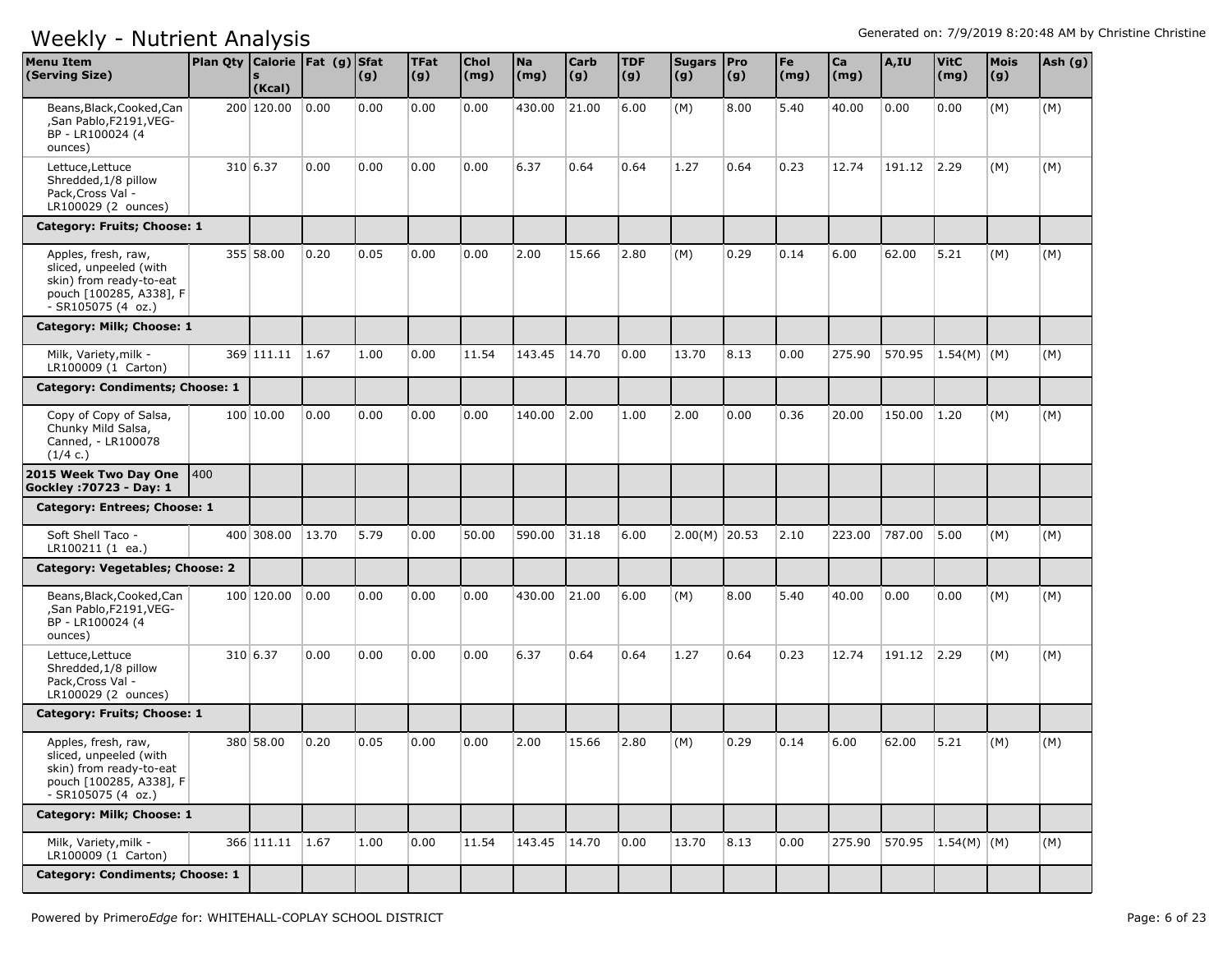| <b>Menu Item</b><br>(Serving Size)                                                                                | Plan Qty Calorie   Fat (g) Sfat | (Kcal)           |       | (g)  | <b>TFat</b><br> (g) | <b>Chol</b><br>(mg) | <b>Na</b><br>(mg) | <b>Carb</b><br>(g) | <b>TDF</b><br>(g) | Sugars   Pro<br>(g) | (g)   | Fe<br>(mg) | Ca<br>(mg) | A,IU          | <b>VitC</b><br>(mg) | <b>Mois</b><br>(g) | Ash (g) |
|-------------------------------------------------------------------------------------------------------------------|---------------------------------|------------------|-------|------|---------------------|---------------------|-------------------|--------------------|-------------------|---------------------|-------|------------|------------|---------------|---------------------|--------------------|---------|
| Copy of Copy of Salsa,<br>Chunky Mild Salsa,<br>Canned, - LR100078<br>(1/4 c.)                                    |                                 | 85 10.00         | 0.00  | 0.00 | 0.00                | 0.00                | 140.00            | 2.00               | 1.00              | 2.00                | 0.00  | 0.36       | 20.00      | 150.00        | 1.20                | (M)                | (M)     |
| 2015 Week Three Day<br><b>Two Gockley : 70731 -</b><br>Day: $2$                                                   | 385                             |                  |       |      |                     |                     |                   |                    |                   |                     |       |            |            |               |                     |                    |         |
| Category: Entrees; Choose: 1                                                                                      |                                 |                  |       |      |                     |                     |                   |                    |                   |                     |       |            |            |               |                     |                    |         |
| Bacon, Egg & Cheese on<br>hamburger bun<br>Bun, WW, M/MA -<br>LR100118 (1 ea.)                                    |                                 | 300 272.24       | 12.13 | 4.79 | $0.00(M)$ 208.44    |                     | 585.39            | 24.36              | 1.04              | $2.00(M)$ 14.32     |       | 2.79       | 84.97      | 407.88<br>(M) | 4.39(M) (M)         |                    | (M)     |
| pb &j / graham cracker<br>string cheese -<br>LR100109 (1 ea.)                                                     |                                 | 85 469.01        | 25.93 | 6.46 | 0.00                | 14.81               | 587.41            | 49.99              | 7.00              | 19.00               | 16.91 | 2.16       | 317.53     | 598.76<br>(M) | $ 0.00(M) $ (M)     |                    | (M)     |
| Category: Vegetables; Choose: 2                                                                                   |                                 |                  |       |      |                     |                     |                   |                    |                   |                     |       |            |            |               |                     |                    |         |
| Celery/1/2 cup<br>serving/sticks -<br>LR100225 (1/2 c.)                                                           |                                 | 255 17.96        | 0.19  | 0.05 | (M)                 | 0.00                | 89.82             | 3.33               | 1.80              | (M)                 | 0.78  | 0.23       | 44.91      | 504.13        | 3.48                | 107.15             | 0.84    |
| Emoticon Potato shapes<br>- LR100302 (4 pieces)                                                                   |                                 | 285 120.00       | 4.00  | 0.50 | 0.00                | 0.00                | 80.00             | 18.00              | 2.00              | 0.00                | 2.00  | 0.72       | 0.00       | 0.00          | 0.00                | (M)                | (M)     |
| Category: Fruits; Choose: 1                                                                                       |                                 |                  |       |      |                     |                     |                   |                    |                   |                     |       |            |            |               |                     |                    |         |
| Applesauce<br>Unsweetened, -<br>LR100206 (4 1/2 oz.)                                                              |                                 | 165 57.38        | 0.11  | 0.01 | 0.00                | 0.00                | 2.25              | 15.75              | 1.13              | 13.50               | 0.23  | 0.34       | 5.63       | 39.38         | 1.35                | (M)                | (M)     |
| Bananas, raw -<br>SR105089 (1 medium<br>(7")                                                                      |                                 | 235 105.02       | 0.39  | 0.13 | 0.00                | 0.00                | 1.18              | 26.95              | 3.07              | 14.43               | 1.29  | 0.31       | 5.90       | 75.52         | 10.27               | 88.39              | 0.97    |
| Category: Milk; Choose: 1                                                                                         |                                 |                  |       |      |                     |                     |                   |                    |                   |                     |       |            |            |               |                     |                    |         |
| Milk, Variety, milk -<br>LR100009 (1 Carton)                                                                      |                                 | 345 111.11       | 1.67  | 1.00 | 0.00                | 11.54               | 143.45            | 14.70              | 0.00              | 13.70               | 8.13  | 0.00       | 275.90     | 570.95        | $1.54(M)$ (M)       |                    | (M)     |
| <b>Category: Condiments; Choose: 2</b>                                                                            |                                 |                  |       |      |                     |                     |                   |                    |                   |                     |       |            |            |               |                     |                    |         |
| Dressing, Lite Ranch II,<br>1.5oz, Naturally Fresh -<br>SR105877 (1 packet)                                       |                                 | 50 90.00         | 8.00  | 1.50 | 0.00                | 5.00                | 250.00            | 2.00               | 0.00              | 1.00                | 1.00  | (M)        | (M)        | (M)           | (M)                 | (M)                | (M)     |
| Ketchup, Natural Low<br>Sodium, Made With<br>Sugar, 9 Gram Packets,<br>Red Gold, REDYL9G -<br>SR107010 (1 packet) |                                 | 200 10.00        | 0.00  | 0.00 | 0.00                | 0.00                | 25.00             | 2.00               | 0.00              | 2.00                | 0.00  | 0.00       | 0.00       | 0.00          | 0.00                | (M)                | (M)     |
| 2015 Week Three Day<br>Two Gockley : 70755 -<br>Day: $2$                                                          | 385                             |                  |       |      |                     |                     |                   |                    |                   |                     |       |            |            |               |                     |                    |         |
| Category: Entrees; Choose: 1                                                                                      |                                 |                  |       |      |                     |                     |                   |                    |                   |                     |       |            |            |               |                     |                    |         |
| Bacon, Egg & Cheese on<br>hamburger bun<br>Bun, WW, M/MA -<br>LR100118 (1 ea.)                                    |                                 | 300 272.24 12.13 |       | 4.79 |                     | $0.00(M)$ 208.44    | 585.39 24.36      |                    | 1.04              | $2.00(M)$ 14.32     |       | 2.79       | 84.97      | (M)           | 407.88 4.39(M) (M)  |                    | (M)     |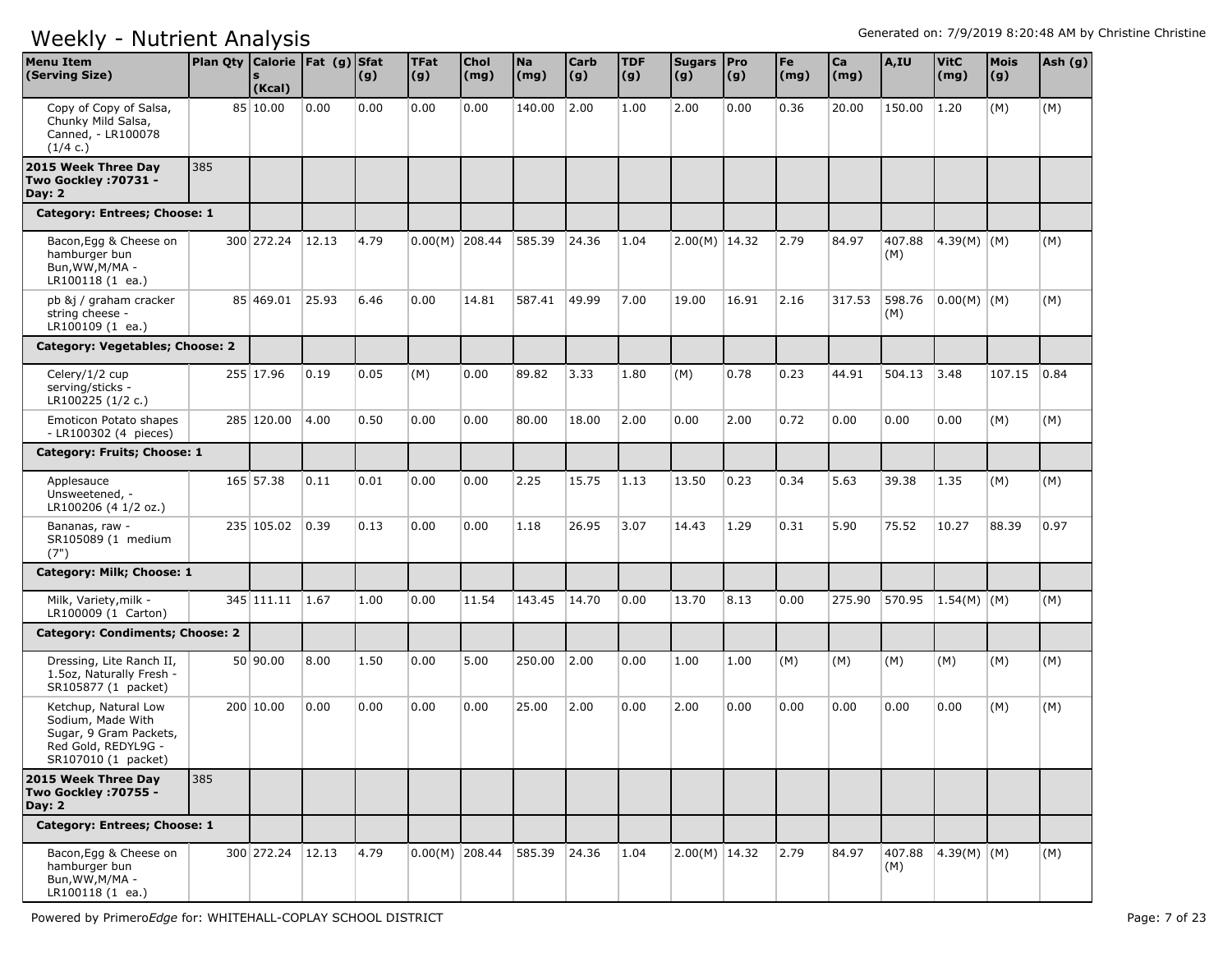| <b>Menu Item</b><br>(Serving Size)                                                                                | Plan Qty   Calorie   Fat (g)   Sfat | (Kcal)          |       | (g)  | <b>TFat</b><br>(g) | Chol<br>(mg) | <b>Na</b><br>(mg) | <b>Carb</b><br> (g) | <b>TDF</b><br>$\vert (g) \vert$ | Sugars   Pro<br>(g) | (g)   | Fe<br>$\mathsf{(mg)}$ | Ca<br>(mg) | A,IU          | <b>VitC</b><br>(mg) | <b>Mois</b><br>(g) | Ash (g) |
|-------------------------------------------------------------------------------------------------------------------|-------------------------------------|-----------------|-------|------|--------------------|--------------|-------------------|---------------------|---------------------------------|---------------------|-------|-----------------------|------------|---------------|---------------------|--------------------|---------|
| pb &j / graham cracker<br>string cheese -<br>LR100109 (1 ea.)                                                     |                                     | 85 469.01       | 25.93 | 6.46 | 0.00               | 14.81        | 587.41            | 49.99               | 7.00                            | 19.00               | 16.91 | 2.16                  | 317.53     | 598.76<br>(M) | $ 0.00(M) $ (M)     |                    | (M)     |
| Category: Vegetables; Choose: 2                                                                                   |                                     |                 |       |      |                    |              |                   |                     |                                 |                     |       |                       |            |               |                     |                    |         |
| Celery/1/2 cup<br>serving/sticks -<br>LR100225 (1/2 c.)                                                           |                                     | 190 17.96       | 0.19  | 0.05 | (M)                | 0.00         | 89.82             | 3.33                | 1.80                            | (M)                 | 0.78  | 0.23                  | 44.91      | 504.13 3.48   |                     | 107.15             | 0.84    |
| Emoticon Potato shapes<br>- LR100302 (4 pieces)                                                                   |                                     | 155 120.00      | 4.00  | 0.50 | 0.00               | 0.00         | 80.00             | 18.00               | 2.00                            | 0.00                | 2.00  | 0.72                  | 0.00       | 0.00          | 0.00                | (M)                | (M)     |
| Category: Fruits; Choose: 1                                                                                       |                                     |                 |       |      |                    |              |                   |                     |                                 |                     |       |                       |            |               |                     |                    |         |
| Applesauce<br>Unsweetened, -<br>LR100206 (4 1/2 oz.)                                                              |                                     | 115 57.38       | 0.11  | 0.01 | 0.00               | 0.00         | 2.25              | 15.75               | 1.13                            | 13.50               | 0.23  | 0.34                  | 5.63       | 39.38         | 1.35                | (M)                | (M)     |
| Bananas, raw -<br>SR105089 (1 medium<br>(7")                                                                      |                                     | 285 105.02      | 0.39  | 0.13 | 0.00               | 0.00         | 1.18              | 26.95               | 3.07                            | 14.43               | 1.29  | 0.31                  | 5.90       | 75.52         | 10.27               | 88.39              | 0.97    |
| Category: Milk; Choose: 1                                                                                         |                                     |                 |       |      |                    |              |                   |                     |                                 |                     |       |                       |            |               |                     |                    |         |
| Milk, Variety, milk -<br>LR100009 (1 Carton)                                                                      |                                     | 366 111.11      | 1.67  | 1.00 | 0.00               | 11.54        | 143.45            | 14.70               | 0.00                            | 13.70               | 8.13  | 0.00                  | 275.90     | 570.95        | 1.54(M)   (M)       |                    | (M)     |
| <b>Category: Condiments; Choose: 2</b>                                                                            |                                     |                 |       |      |                    |              |                   |                     |                                 |                     |       |                       |            |               |                     |                    |         |
| Ketchup, Natural Low<br>Sodium, Made With<br>Sugar, 9 Gram Packets,<br>Red Gold, REDYL9G -<br>SR107010 (1 packet) |                                     | 185 10.00       | 0.00  | 0.00 | 0.00               | 0.00         | 25.00             | 2.00                | 0.00                            | 2.00                | 0.00  | 0.00                  | 0.00       | 0.00          | 0.00                | (M)                | (M)     |
| 2015 week one day two<br>gockley : 70735 - Day: 2                                                                 | 400                                 |                 |       |      |                    |              |                   |                     |                                 |                     |       |                       |            |               |                     |                    |         |
| Category: Entrees; Choose: 1                                                                                      |                                     |                 |       |      |                    |              |                   |                     |                                 |                     |       |                       |            |               |                     |                    |         |
| Hamburger, Sandwich -<br>$LR100143$ (1 sandwich)                                                                  |                                     | 300 326.00      | 16.50 | 5.50 | 0.80               | 52.50        | 551.80            | 24.00               | 3.00                            | $1.00(M)$ 18.50     |       | 2.44                  | 70.00      | 42.00<br>(M)  | $0.00(M)$ (M)       |                    | (M)     |
| pb &j / graham cracker<br>string cheese -<br>LR100109 (1 ea.)                                                     |                                     | 100 469.01      | 25.93 | 6.46 | 0.00               | 14.81        | 587.41            | 49.99               | 7.00                            | 19.00               | 16.91 | 2.16                  | 317.53     | 598.76<br>(M) | $0.00(M)$ (M)       |                    | (M)     |
| Category: Vegetables; Choose: 1                                                                                   |                                     |                 |       |      |                    |              |                   |                     |                                 |                     |       |                       |            |               |                     |                    |         |
| Bushes baked beans 3/4<br>cup - LR100267 (3/4 c.)                                                                 |                                     | 200 210.00      | 0.00  | 0.00 | 0.00               | 0.00         | 555.00            | 45.00               | 7.50                            | 18.00               | 7.50  | 2.70                  | 60.00      | 0.00          | 0.00                | (M)                | (M)     |
| Category: Fruits; Choose: 1                                                                                       |                                     |                 |       |      |                    |              |                   |                     |                                 |                     |       |                       |            |               |                     |                    |         |
| Applesauce<br>Unsweetened, -<br>LR100206 (4 1/2 oz.)                                                              |                                     | 100 57.38       | 0.11  | 0.01 | 0.00               | 0.00         | 2.25              | 15.75               | 1.13                            | 13.50               | 0.23  | 0.34                  | 5.63       | 39.38         | 1.35                | (M)                | (M)     |
| Bananas, raw -<br>SR105089 (1 medium<br>(7")                                                                      |                                     | 500 105.02 0.39 |       | 0.13 | 0.00               | 0.00         | 1.18              | 26.95               | 3.07                            | 14.43               | 1.29  | 0.31                  | 5.90       | 75.52         | 10.27               | 88.39              | 0.97    |
| Category: Milk; Choose: 1                                                                                         |                                     |                 |       |      |                    |              |                   |                     |                                 |                     |       |                       |            |               |                     |                    |         |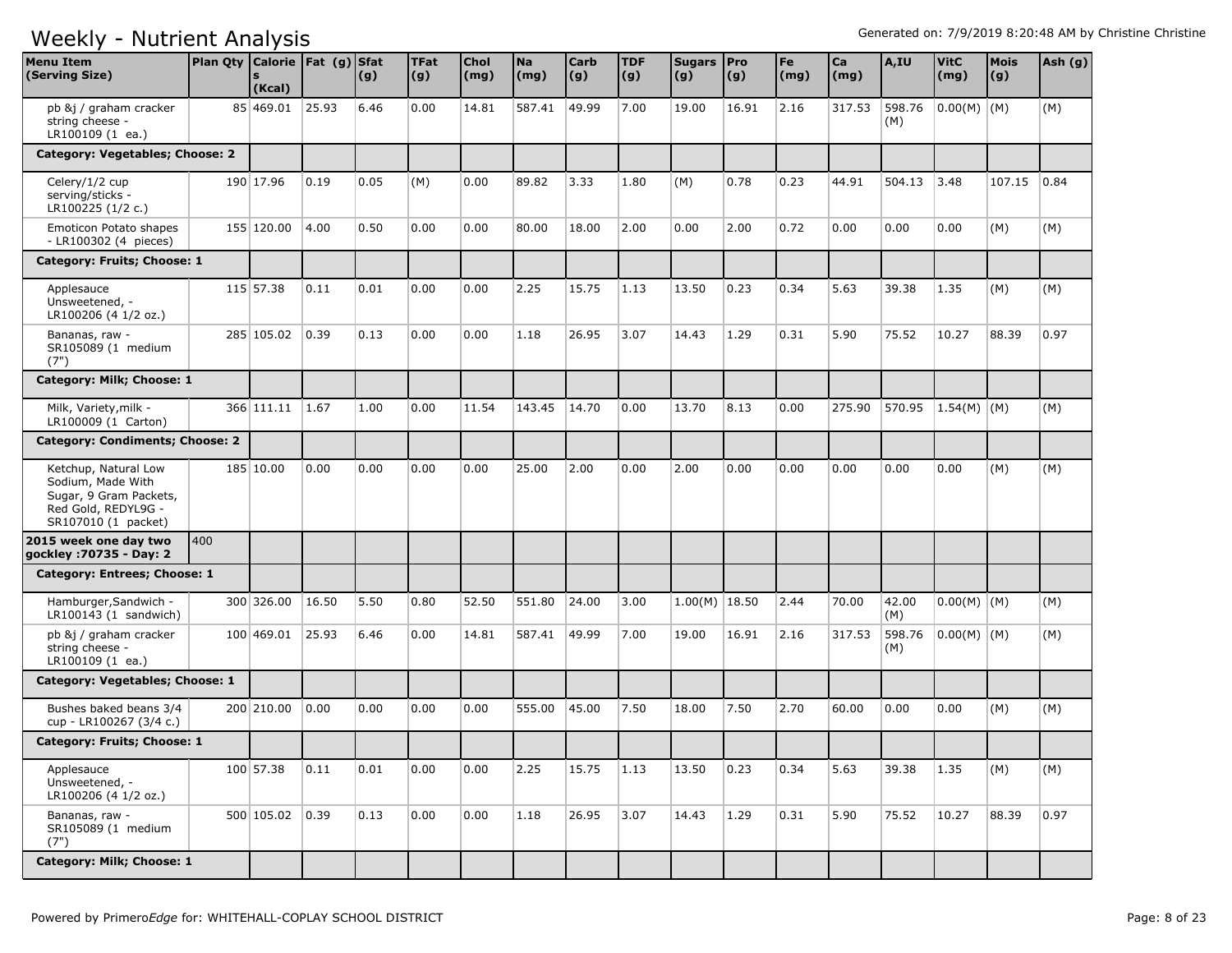| <b>Menu Item</b><br>(Serving Size)                                                                                | Plan Qty $\vert$ Calorie $\vert$ Fat (g) | (Kcal)     |       | <b>Sfat</b><br>(g) | <b>TFat</b><br> (g) | Chol<br>(mg) | <b>Na</b><br>(mg) | Carb<br>(g) | <b>TDF</b><br>(g) | Sugars   Pro<br>(g) | $\vert (g) \vert$ | Fe<br>$\mathsf{(mg)}$ | Ca<br>(mg) | A,IU          | <b>VitC</b><br>(mg) | <b>Mois</b><br>(g) | Ash (g) |
|-------------------------------------------------------------------------------------------------------------------|------------------------------------------|------------|-------|--------------------|---------------------|--------------|-------------------|-------------|-------------------|---------------------|-------------------|-----------------------|------------|---------------|---------------------|--------------------|---------|
| Milk, Variety, milk -<br>LR100009 (1 Carton)                                                                      |                                          | 360 111.11 | 1.67  | 1.00               | 0.00                | 11.54        | 143.45            | 14.70       | 0.00              | 13.70               | 8.13              | 0.00                  | 275.90     | 570.95        | $1.54(M)$ (M)       |                    | (M)     |
| Category: Condiments; Choose: 3                                                                                   |                                          |            |       |                    |                     |              |                   |             |                   |                     |                   |                       |            |               |                     |                    |         |
| Ketchup, Natural Low<br>Sodium, Made With<br>Sugar, 9 Gram Packets,<br>Red Gold, REDYL9G -<br>SR107010 (1 packet) |                                          | 155 10.00  | 0.00  | 0.00               | 0.00                | 0.00         | 25.00             | 2.00        | 0.00              | 2.00                | 0.00              | 0.00                  | 0.00       | 0.00          | 0.00                | (M)                | (M)     |
| Mustard, SS Packet 5.5<br>q, Diamond Crystal<br>Brands, 72008 -<br>SR100708 (1 individual)                        |                                          | 20 5.00    | 0.00  | 0.00               | 0.00                | 0.00         | 25.00             | 0.00        | 0.00              | 0.00                | 0.00              | 0.00                  | 0.00       | 0.00          | 0.00                | (M)                | (M)     |
| 2015 week one day two<br>gockley : 70707 - Day: 2                                                                 | 385                                      |            |       |                    |                     |              |                   |             |                   |                     |                   |                       |            |               |                     |                    |         |
| Category: Entrees; Choose: 1                                                                                      |                                          |            |       |                    |                     |              |                   |             |                   |                     |                   |                       |            |               |                     |                    |         |
| Hamburger, Sandwich -<br>$LR100143$ (1 sandwich)                                                                  |                                          | 330 326.00 | 16.50 | 5.50               | 0.80                | 52.50        | 551.80            | 24.00       | 3.00              | $1.00(M)$ 18.50     |                   | 2.44                  | 70.00      | 42.00<br>(M)  | $0.00(M)$ $(M)$     |                    | (M)     |
| pb &j / graham cracker<br>string cheese -<br>LR100109 (1 ea.)                                                     |                                          | 55 469.01  | 25.93 | 6.46               | 0.00                | 14.81        | 587.41            | 49.99       | 7.00              | 19.00               | 16.91             | 2.16                  | 317.53     | 598.76<br>(M) | $0.00(M)$ $(M)$     |                    | (M)     |
| Category: Vegetables; Choose: 1                                                                                   |                                          |            |       |                    |                     |              |                   |             |                   |                     |                   |                       |            |               |                     |                    |         |
| Bushes baked beans 3/4<br>cup - LR100267 (3/4 c.)                                                                 |                                          | 145 210.00 | 0.00  | 0.00               | 0.00                | 0.00         | 555.00            | 45.00       | 7.50              | 18.00               | 7.50              | 2.70                  | 60.00      | 0.00          | 0.00                | (M)                | (M)     |
| Category: Fruits; Choose: 1                                                                                       |                                          |            |       |                    |                     |              |                   |             |                   |                     |                   |                       |            |               |                     |                    |         |
| Applesauce<br>Unsweetened, -<br>LR100206 (4 1/2 oz.)                                                              |                                          | 185 57.38  | 0.11  | 0.01               | 0.00                | 0.00         | 2.25              | 15.75       | 1.13              | 13.50               | 0.23              | 0.34                  | 5.63       | 39.38         | 1.35                | (M)                | (M)     |
| Bananas, raw -<br>SR105089 (1 medium<br>(7")                                                                      |                                          | 450 105.02 | 0.39  | 0.13               | 0.00                | 0.00         | 1.18              | 26.95       | 3.07              | 14.43               | 1.29              | 0.31                  | 5.90       | 75.52         | 10.27               | 88.39              | 0.97    |
| Category: Milk; Choose: 1                                                                                         |                                          |            |       |                    |                     |              |                   |             |                   |                     |                   |                       |            |               |                     |                    |         |
| Milk, Variety, milk -<br>LR100009 (1 Carton)                                                                      |                                          | 366 111.11 | 1.67  | 1.00               | 0.00                | 11.54        | 143.45            | 14.70       | 0.00              | 13.70               | 8.13              | 0.00                  | 275.90     | 570.95        | $1.54(M)$ (M)       |                    | (M)     |
| Category: Condiments; Choose: 3                                                                                   |                                          |            |       |                    |                     |              |                   |             |                   |                     |                   |                       |            |               |                     |                    |         |
| Ketchup, Natural Low<br>Sodium, Made With<br>Sugar, 9 Gram Packets,<br>Red Gold, REDYL9G -<br>SR107010 (1 packet) |                                          | 200 10.00  | 0.00  | 0.00               | 0.00                | 0.00         | 25.00             | 2.00        | 0.00              | 2.00                | 0.00              | 0.00                  | 0.00       | 0.00          | 0.00                | (M)                | (M)     |
| Mustard; French's<br>mustard, 200/5.5 q; as<br>purchased - LR100043<br>$(1$ pkg.)                                 |                                          | 20 3.85    | 0.23  | 0.01               | (M)                 | 0.00         | 63.14             | 0.35        | 0.06              | (M)                 | 0.19              | 0.09                  | 4.18       | 7.21          | 0.02                | 4.53               | 0.20    |
| 2015 Week Two Day Two<br><b>Gockley : 70723 - Day: 2</b>                                                          | <b>400</b>                               |            |       |                    |                     |              |                   |             |                   |                     |                   |                       |            |               |                     |                    |         |
| Category: Entrees; Choose: 1                                                                                      |                                          |            |       |                    |                     |              |                   |             |                   |                     |                   |                       |            |               |                     |                    |         |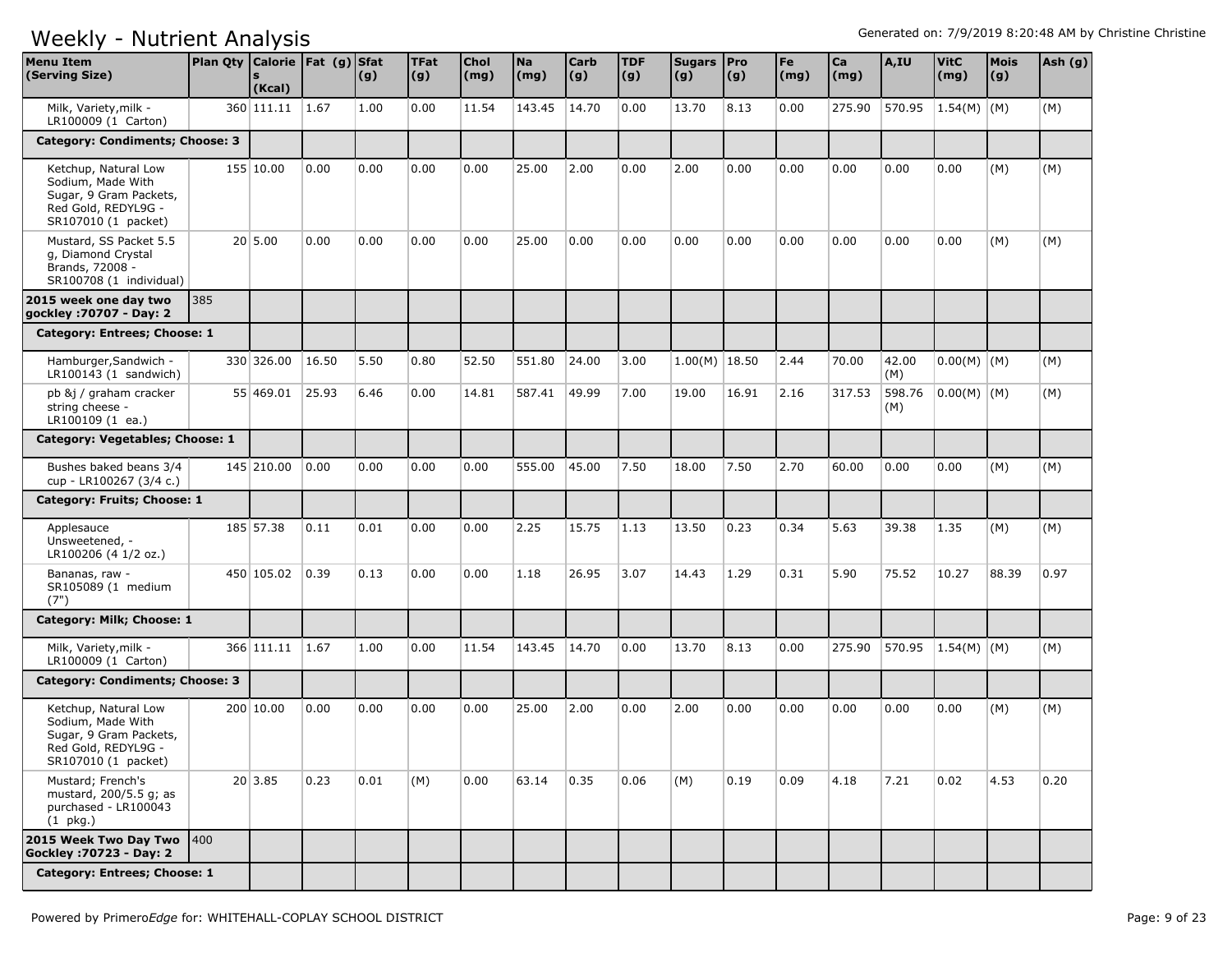| <b>Menu Item</b><br>(Serving Size)                                                         | Plan Qty Calorie Fat (g) Sfat | (Kcal)          |                | (g)  | <b>TFat</b><br>(g) | <b>Chol</b><br>(mg) | <b>Na</b><br>(mg) | <b>Carb</b><br>(g) | <b>TDF</b><br>(g) | Sugars   Pro<br>(g) | (g)   | Fe<br>$\mathsf{(mg)}$ | Ca<br>(mg) | A,IU              | <b>VitC</b><br>(mg)   | <b>Mois</b><br>(g) | Ash (g) |
|--------------------------------------------------------------------------------------------|-------------------------------|-----------------|----------------|------|--------------------|---------------------|-------------------|--------------------|-------------------|---------------------|-------|-----------------------|------------|-------------------|-----------------------|--------------------|---------|
| Pasta & Meatballs -<br>LR100074 (8 ounces)                                                 |                               | 335 568.30      | 11.71          | 4.04 | 0.60               | 36.00               | 494.39            | 86.45              | 5.43              | $3.00(M)$ 26.68     |       | 5.31                  | 114.86     | 141.68<br>(M)     | 2.31(M) (M)           |                    | (M)     |
| pb &j / graham cracker<br>string cheese -<br>LR100109 (1 ea.)                              |                               | 65 469.01       | 25.93          | 6.46 | 0.00               | 14.81               | 587.41            | 49.99              | 7.00              | 19.00               | 16.91 | 2.16                  | 317.53     | 598.76<br>(M)     | $0.00(M)$ (M)         |                    | (M)     |
| Category: Vegetables; Choose: 2                                                            |                               |                 |                |      |                    |                     |                   |                    |                   |                     |       |                       |            |                   |                       |                    |         |
| Broccoli, Raw, Commodity<br>,VEG-DG - LR100033 (4<br>ounces)                               |                               | 185 38.56       | 0.42           | 0.04 | (M)                | 0.00                | 37.42             | 7.53               | 2.95              | (M)                 | 3.20  | 0.83                  | 53.30      | 706.48            | 101.15                | 101.27             | 0.99    |
| Carrots, baby-cut, fresh,<br>peeled [100982, A094] -<br>SR105158 (3 oz.)                   |                               | 155 30.00       | 0.10           | 0.02 | 0.00               | 0.00                | 66.00             | 6.93               | 2.46              | (M)                 | 0.54  | 0.77                  | 27.00      | 11727.0 2.25<br>0 |                       | (M)                | (M)     |
| Category: Fruits; Choose: 2                                                                |                               |                 |                |      |                    |                     |                   |                    |                   |                     |       |                       |            |                   |                       |                    |         |
| Applesauce<br>Unsweetened, -<br>LR100206 (4 1/2 oz.)                                       |                               | 135 57.38       | 0.11           | 0.01 | 0.00               | 0.00                | 2.25              | 15.75              | 1.13              | 13.50               | 0.23  | 0.34                  | 5.63       | 39.38             | 1.35                  | (M)                | (M)     |
| Bananas, raw -<br>SR105089 (1 medium<br>(7")                                               |                               | 400 105.02      | $ 0.39\rangle$ | 0.13 | 0.00               | 0.00                | 1.18              | 26.95              | 3.07              | 14.43               | 1.29  | 0.31                  | 5.90       | 75.52             | 10.27                 | 88.39              | 0.97    |
| Category: Milk; Choose: 1                                                                  |                               |                 |                |      |                    |                     |                   |                    |                   |                     |       |                       |            |                   |                       |                    |         |
| Milk, Variety, milk -<br>LR100009 (1 Carton)                                               |                               | 366 111.11 1.67 |                | 1.00 | 0.00               | 11.54               | 143.45            | 14.70              | 0.00              | 13.70               | 8.13  | 0.00                  | 275.90     | 570.95            | $1.54(M)$ (M)         |                    | (M)     |
| Category: Condiments; Choose: 2                                                            |                               |                 |                |      |                    |                     |                   |                    |                   |                     |       |                       |            |                   |                       |                    |         |
| Dressing, Lite Ranch II,<br>1.5oz, Naturally Fresh -<br>SR105877 (1 packet)                |                               | 30 90.00        | 8.00           | 1.50 | 0.00               | 5.00                | 250.00            | 2.00               | 0.00              | 1.00                | 1.00  | (M)                   | (M)        | (M)               | (M)                   | (M)                | (M)     |
| Margarine, Spread,<br>Light, SS Cup, 5g,<br>Glenview Farms, 101535<br>- SR108284 (1 serv.) |                               | 115 20.00       | 2.00           | 0.00 | 0.00               | 0.00                | 35.00             | 0.00               | 0.00              | 0.00                | 0.00  | 0.00                  | 0.00       | 200.00            | 0.00                  | (M)                | (M)     |
| 2015 Week Five Day Two<br>:70752 - Day: 2                                                  | <b>385</b>                    |                 |                |      |                    |                     |                   |                    |                   |                     |       |                       |            |                   |                       |                    |         |
| Category: Entrees; Choose: 1                                                               |                               |                 |                |      |                    |                     |                   |                    |                   |                     |       |                       |            |                   |                       |                    |         |
| Pasta, Meatballs, MMA, WG<br>- LR100075 (7 ounces)                                         |                               | 300 411.60      | 10.35          | 3.66 | 0.60               | 36.00               | 325.05            | 56.34              | 3.76              | $3.00(M)$ 21.40     |       | 3.84                  | 96.15      |                   | $5.00(M)$ 1.00(M) (M) |                    | (M)     |
| pb &j / graham cracker<br>string cheese -<br>LR100109 (1 ea.)                              |                               | 85 469.01       | 25.93          | 6.46 | 0.00               | 14.81               | 587.41            | 49.99              | 7.00              | 19.00               | 16.91 | 2.16                  | 317.53     | 598.76<br>(M)     | $ 0.00(M) $ (M)       |                    | (M)     |
| Category: Vegetables; Choose: 2                                                            |                               |                 |                |      |                    |                     |                   |                    |                   |                     |       |                       |            |                   |                       |                    |         |
| Broccoli, Raw, Commodity<br>, VEG-DG - LR100033 (4<br>ounces)                              |                               | 110 38.56       | 0.42           | 0.04 | (M)                | 0.00                | 37.42             | 7.53               | 2.95              | (M)                 | 3.20  | 0.83                  | 53.30      | 706.48            | 101.15                | 101.27             | 0.99    |
| Carrots, baby-cut, fresh,<br>peeled [100982, A094] -<br>SR105158 (3 oz.)                   |                               | 155 30.00       | 0.10           | 0.02 | 0.00               | 0.00                | 66.00             | 6.93               | 2.46              | (M)                 | 0.54  | 0.77                  | 27.00      | 11727.0 2.25<br>0 |                       | (M)                | (M)     |
| Category: Fruits; Choose: 1                                                                |                               |                 |                |      |                    |                     |                   |                    |                   |                     |       |                       |            |                   |                       |                    |         |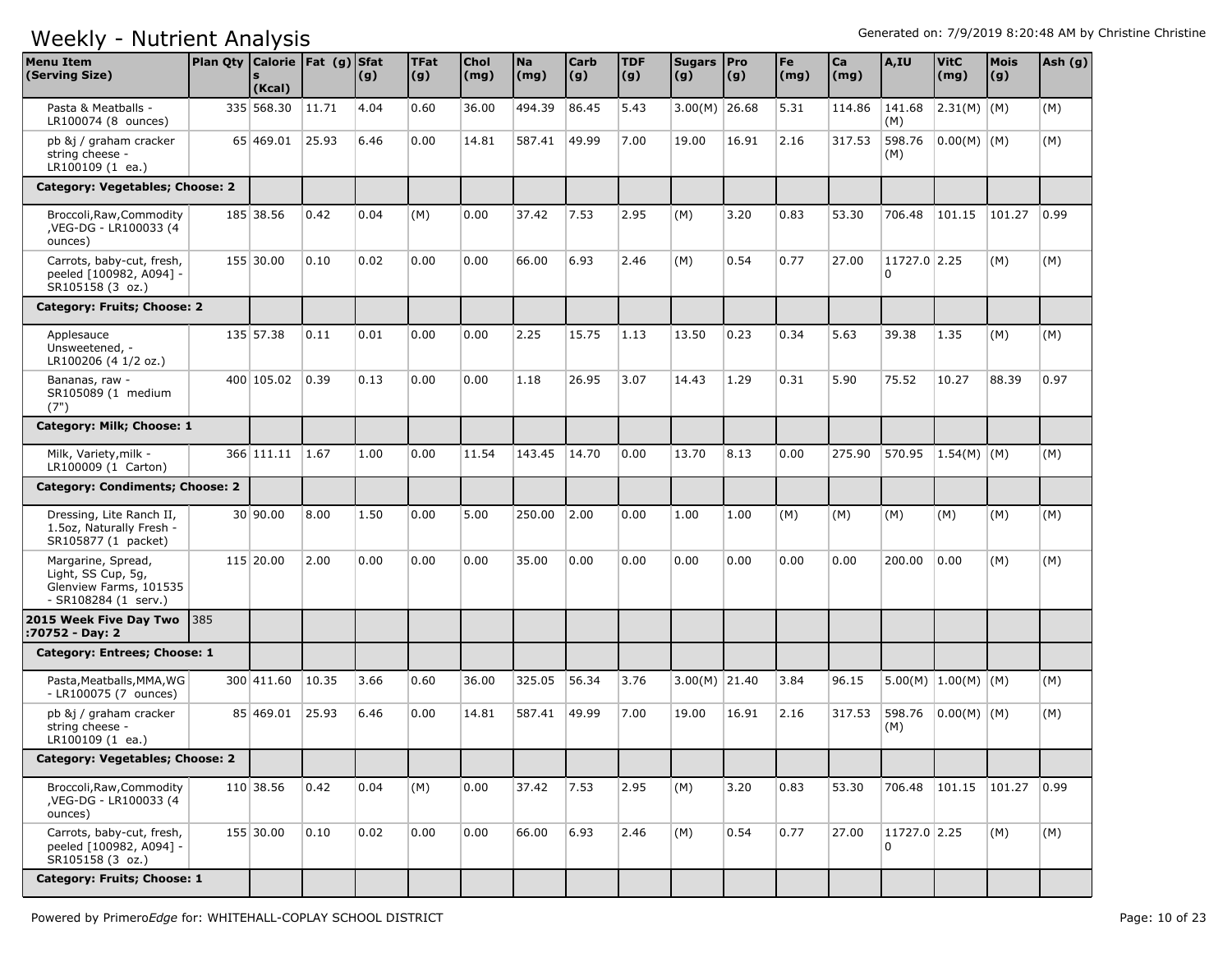| <b>Menu Item</b><br>(Serving Size)                                                         | Plan Qty   Calorie   Fat (g)   Sfat | (Kcal)          |       | (g)  | <b>TFat</b><br> (g) | <b>Chol</b><br>(mg) | <b>Na</b><br>(mg) | <b>Carb</b><br> (g) | <b>TDF</b><br>(g) | Sugars Pro<br>(g) | (g)   | Fe<br>(mg) | Ca<br>(mg) | A,IU         | <b>VitC</b><br>(mg) | <b>Mois</b><br>(g) | Ash (g) |
|--------------------------------------------------------------------------------------------|-------------------------------------|-----------------|-------|------|---------------------|---------------------|-------------------|---------------------|-------------------|-------------------|-------|------------|------------|--------------|---------------------|--------------------|---------|
| Applesauce<br>Unsweetened, -<br>LR100206 (4 1/2 oz.)                                       |                                     | 165 57.38       | 0.11  | 0.01 | 0.00                | 0.00                | 2.25              | 15.75               | 1.13              | 13.50             | 0.23  | 0.34       | 5.63       | 39.38        | 1.35                | (M)                | (M)     |
| Bananas, raw -<br>SR105089 (1 medium<br>(7")                                               |                                     | 360 105.02      | 0.39  | 0.13 | 0.00                | 0.00                | 1.18              | 26.95               | 3.07              | 14.43             | 1.29  | 0.31       | 5.90       | 75.52        | 10.27               | 88.39              | 0.97    |
| Category: Milk; Choose: 1                                                                  |                                     |                 |       |      |                     |                     |                   |                     |                   |                   |       |            |            |              |                     |                    |         |
| Milk, Variety, milk -<br>LR100009 (1 Carton)                                               |                                     | 366 111.11      | 1.67  | 1.00 | 0.00                | 11.54               | 143.45            | 14.70               | 0.00              | 13.70             | 8.13  | 0.00       | 275.90     | 570.95       | $ 1.54(M)$ (M)      |                    | (M)     |
| Category: Condiments; Choose: 2                                                            |                                     |                 |       |      |                     |                     |                   |                     |                   |                   |       |            |            |              |                     |                    |         |
| Dressing, Lite Ranch II,<br>1.5oz, Naturally Fresh -<br>SR105877 (1 packet)                |                                     | 125 90.00       | 8.00  | 1.50 | 0.00                | 5.00                | 250.00            | 2.00                | 0.00              | 1.00              | 1.00  | (M)        | (M)        | (M)          | (M)                 | (M)                | (M)     |
| 2015 week one day three $ 385 $<br>gockley: 70735 - Day: 3                                 |                                     |                 |       |      |                     |                     |                   |                     |                   |                   |       |            |            |              |                     |                    |         |
| Category: Entrees; Choose: 1                                                               |                                     |                 |       |      |                     |                     |                   |                     |                   |                   |       |            |            |              |                     |                    |         |
| cheese Filled Breadsticks<br>Elementary 4 inch -<br>LR100163 (2 ea.)                       |                                     | 330 220.00      | 6.00  | 2.00 | 0.00                | 10.00               | 280.00            | 30.00               | 2.00              | 2.00              | 12.00 | 2.16       | 200.00     | 200.00       | 0.00                | (M)                | (M)     |
| ELEMENTARY PB & 1 -<br>LR100101 (1 ea.)                                                    |                                     | 55 379.01       | 22.93 | 6.46 | 0.00                | 14.81               | 487.41            | 32.99               | 4.00              | 14.00             | 15.91 | 1.44       | 217.53     | 98.77<br>(M) | $0.00(M)$ (M)       |                    | (M)     |
| Category: Vegetables; Choose: 1                                                            |                                     |                 |       |      |                     |                     |                   |                     |                   |                   |       |            |            |              |                     |                    |         |
| Corn, Seasoned, Elementa<br>ry,6 oz, Veg-O -<br>LR100147 (6 oz.)                           |                                     | 150 193.42 8.09 |       | 3.35 | 0.00                | 0.00                | 68.84             | 31.11               | 3.93              | $0.00(M)$ 4.11    |       | 0.77       | 3.93       | 638.83       | 5.71                | (M)                | (M)     |
| Category: Fruits; Choose: 1                                                                |                                     |                 |       |      |                     |                     |                   |                     |                   |                   |       |            |            |              |                     |                    |         |
| Bananas, raw -<br>SR105089 (1 medium<br>(7")                                               |                                     | 500 105.02      | 0.39  | 0.13 | 0.00                | 0.00                | 1.18              | 26.95               | 3.07              | 14.43             | 1.29  | 0.31       | 5.90       | 75.52        | 10.27               | 88.39              | 0.97    |
| Oranges, raw, all<br>commercial varieties, F -<br>SR105217 (1/2 cup,<br>secti)             |                                     | 298 42.30       | 0.11  | 0.01 | 0.00                | 0.00                | 0.00              | 10.57               | 2.16              | 8.41              | 0.85  | 0.09       | 36.00      | 202.50       | 47.88               | 78.08              | 0.40    |
| Category: Milk; Choose: 1                                                                  |                                     |                 |       |      |                     |                     |                   |                     |                   |                   |       |            |            |              |                     |                    |         |
| Milk, Variety, milk -<br>LR100009 (1 Carton)                                               |                                     | 366 111.11      | 1.67  | 1.00 | 0.00                | 11.54               | 143.45            | 14.70               | 0.00              | 13.70             | 8.13  | 0.00       | 275.90     | 570.95       | $1.54(M)$ (M)       |                    | (M)     |
| Category: Condiments; Choose: 1                                                            |                                     |                 |       |      |                     |                     |                   |                     |                   |                   |       |            |            |              |                     |                    |         |
| Copy of Sauce,<br>Marinanra Tomato, Red<br>Gold, REDNA99 -<br>LR100077 (1/2 cup (1/2<br>c) |                                     | 200 72.85       | 2.60  | 0.00 | 0.00                | 0.00                | 509.92 11.45      |                     | 2.08              | 3.12              | 2.08  | 1.12       | 41.63      | 780.49 6.24  |                     | (M)                | (M)     |
| 2015 week one day three $ 400 $<br>gockley : 70707 - Day: 3                                |                                     |                 |       |      |                     |                     |                   |                     |                   |                   |       |            |            |              |                     |                    |         |
| Category: Entrees; Choose: 1                                                               |                                     |                 |       |      |                     |                     |                   |                     |                   |                   |       |            |            |              |                     |                    |         |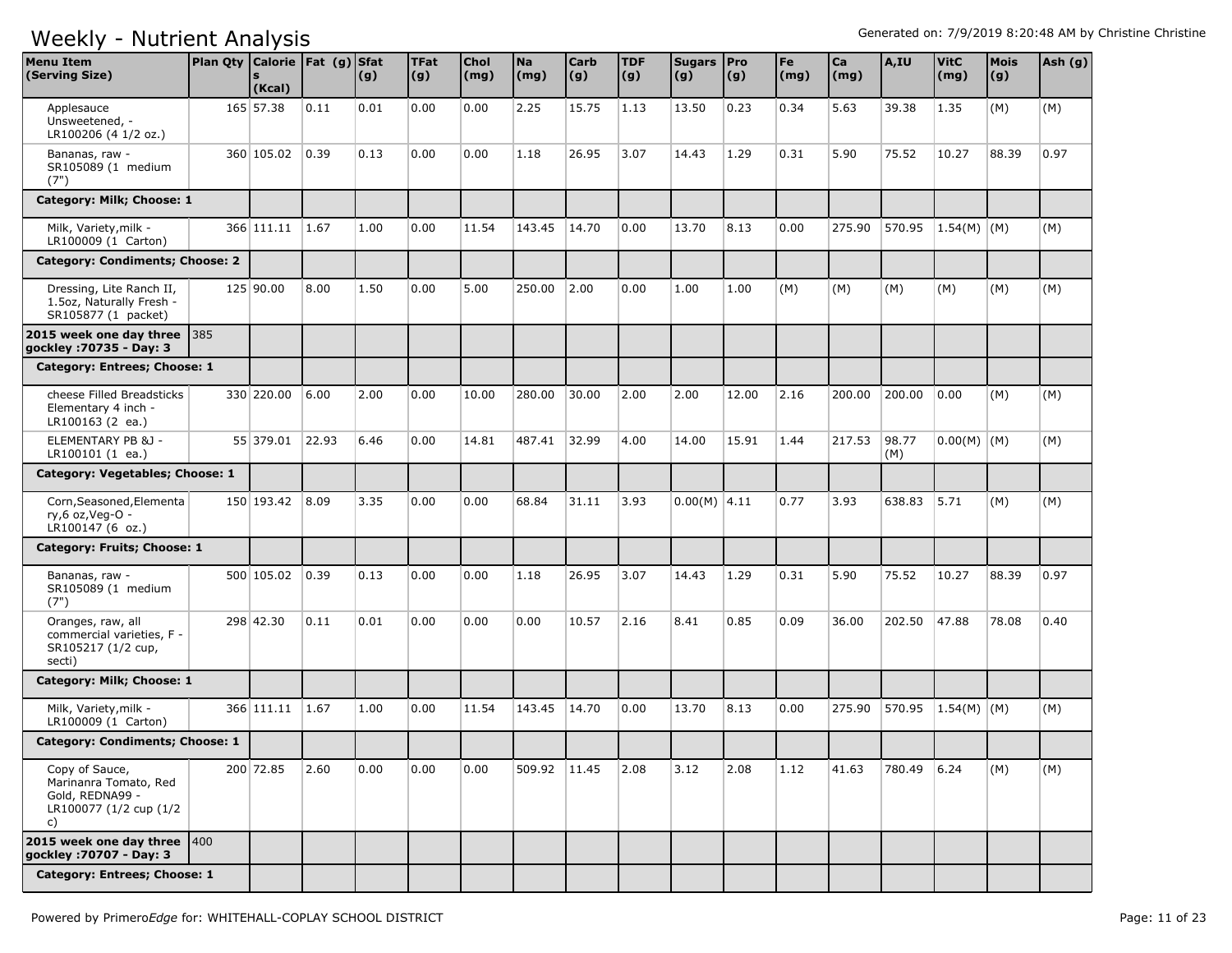| <b>Menu Item</b><br>(Serving Size)                                                         |     | Plan Qty   Calorie   Fat (g)   Sfat<br>$\mathbf{s}$<br>(Kcal) |                | (g)  | <b>TFat</b><br>(g) | <b>Chol</b><br>(mg) | <b>Na</b><br>(mg) | <b>Carb</b><br> (g) | <b>TDF</b><br>(g) | Sugars   Pro<br>(g) | $\vert (g) \vert$ | Fe<br>(mg) | Ca<br>(mg) | A,IU               | <b>VitC</b><br>(mg) | <b>Mois</b><br>(g) | Ash (g) |
|--------------------------------------------------------------------------------------------|-----|---------------------------------------------------------------|----------------|------|--------------------|---------------------|-------------------|---------------------|-------------------|---------------------|-------------------|------------|------------|--------------------|---------------------|--------------------|---------|
| cheese Filled Breadsticks<br>Elementary 4 inch -<br>LR100163 (2 ea.)                       |     | 355 220.00                                                    | 6.00           | 2.00 | 0.00               | 10.00               | 280.00            | 30.00               | 2.00              | 2.00                | 12.00             | 2.16       | 200.00     | 200.00             | 0.00                | (M)                | (M)     |
| ELEMENTARY PB & 1 -<br>LR100101 (1 ea.)                                                    |     | 45 379.01 22.93                                               |                | 6.46 | 0.00               | 14.81               | 487.41            | 32.99               | 4.00              | 14.00               | 15.91             | 1.44       | 217.53     | 98.77<br>(M)       | $0.00(M)$ (M)       |                    | (M)     |
| Category: Vegetables; Choose: 1                                                            |     |                                                               |                |      |                    |                     |                   |                     |                   |                     |                   |            |            |                    |                     |                    |         |
| 3/4 cup mixed veggie -<br>LR100269 (6 oz.)                                                 |     | 235 100.03                                                    | 5.50           | 2.50 | $0.00(M)$ 0.00     |                     | 112.53            | 7.99                | 4.00              | $0.00(M)$ 4.00      |                   | 0.41       | 32.00      | 3595.95 41.62      |                     | (M)                | (M)     |
| Category: Fruits; Choose: 1                                                                |     |                                                               |                |      |                    |                     |                   |                     |                   |                     |                   |            |            |                    |                     |                    |         |
| Bananas, raw -<br>SR105089 (1 medium<br>(7")                                               |     | 100 105.02                                                    | $ 0.39\rangle$ | 0.13 | 0.00               | 0.00                | 1.18              | 26.95               | 3.07              | 14.43               | 1.29              | 0.31       | 5.90       | 75.52              | 10.27               | 88.39              | 0.97    |
| Oranges, raw, all<br>commercial varieties, F -<br>SR105217 (1/2 cup,<br>secti)             |     | 350 42.30                                                     | 0.11           | 0.01 | 0.00               | 0.00                | 0.00              | 10.57               | 2.16              | 8.41                | 0.85              | 0.09       | 36.00      | 202.50             | 47.88               | 78.08              | 0.40    |
| Category: Milk; Choose: 1                                                                  |     |                                                               |                |      |                    |                     |                   |                     |                   |                     |                   |            |            |                    |                     |                    |         |
| Milk, Variety, milk -<br>LR100009 (1 Carton)                                               |     | 382 111.11 1.67                                               |                | 1.00 | 0.00               | 11.54               | 143.45            | 14.70               | 0.00              | 13.70               | 8.13              | 0.00       | 275.90     | 570.95             | $1.54(M)$ (M)       |                    | (M)     |
| Category: Condiments; Choose: 1                                                            |     |                                                               |                |      |                    |                     |                   |                     |                   |                     |                   |            |            |                    |                     |                    |         |
| Copy of Sauce,<br>Marinanra Tomato, Red<br>Gold, REDNA99 -<br>LR100077 (1/2 cup (1/2<br>c) |     | 200 72.85                                                     | 2.60           | 0.00 | 0.00               | 0.00                | 509.92            | 11.45               | 2.08              | 3.12                | 2.08              | 1.12       | 41.63      | 780.49             | 6.24                | (M)                | (M)     |
| 2015 Week Three Day<br>Three Gockley : 70755 -<br>Day: $3$                                 | 420 |                                                               |                |      |                    |                     |                   |                     |                   |                     |                   |            |            |                    |                     |                    |         |
| Category: Entrees; Choose: 1                                                               |     |                                                               |                |      |                    |                     |                   |                     |                   |                     |                   |            |            |                    |                     |                    |         |
| Chicken<br>Patty, Sandwich, element<br>ary, middle, NWG, M/MA -<br>LR100127 (1 ea.)        |     | 385 387.27                                                    | 15.85          | 2.48 | 0.00               | 24.75               | 605.96            | 38.84               | 3.97              | 2.99                | 18.84             | 2.86       | 79.60      | 98.99<br>(M)       | $0.00(M)$ $(M)$     |                    | (M)     |
| ELEMENTARY PB &J -<br>LR100101 (1 ea.)                                                     |     | 35 379.01                                                     | 22.93          | 6.46 | 0.00               | 14.81               | 487.41            | 32.99               | 4.00              | 14.00               | 15.91             | 1.44       | 217.53     | 98.77<br>(M)       | $0.00(M)$ (M)       |                    | (M)     |
| Category: Vegetables; Choose: 1                                                            |     |                                                               |                |      |                    |                     |                   |                     |                   |                     |                   |            |            |                    |                     |                    |         |
| Bushes baked beans 3/4<br>cup - LR100267 (3/4 c.)                                          |     | 285 210.00                                                    | 0.00           | 0.00 | 0.00               | 0.00                | 555.00            | 45.00               | 7.50              | 18.00               | 7.50              | 2.70       | 60.00      | 0.00               | 0.00                | (M)                | (M)     |
| Category: Fruits; Choose: 1                                                                |     |                                                               |                |      |                    |                     |                   |                     |                   |                     |                   |            |            |                    |                     |                    |         |
| Oranges, raw, all<br>commercial varieties, F -<br>SR105217 (1/2 cup,<br>secti)             |     | 355 42.30                                                     | 0.11           | 0.01 | 0.00               | 0.00                | 0.00              | 10.57               | 2.16              | 8.41                | 0.85              | 0.09       | 36.00      | 202.50             | 47.88               | 78.08              | 0.40    |
| Category: Milk; Choose: 1                                                                  |     |                                                               |                |      |                    |                     |                   |                     |                   |                     |                   |            |            |                    |                     |                    |         |
| Milk, Variety, milk -<br>LR100009 (1 Carton)                                               |     | 378 111.11 1.67                                               |                | 1.00 | 0.00               | 11.54               | 143.45 14.70      |                     | 0.00              | 13.70               | 8.13              | 0.00       | 275.90     | 570.95 1.54(M) (M) |                     |                    | (M)     |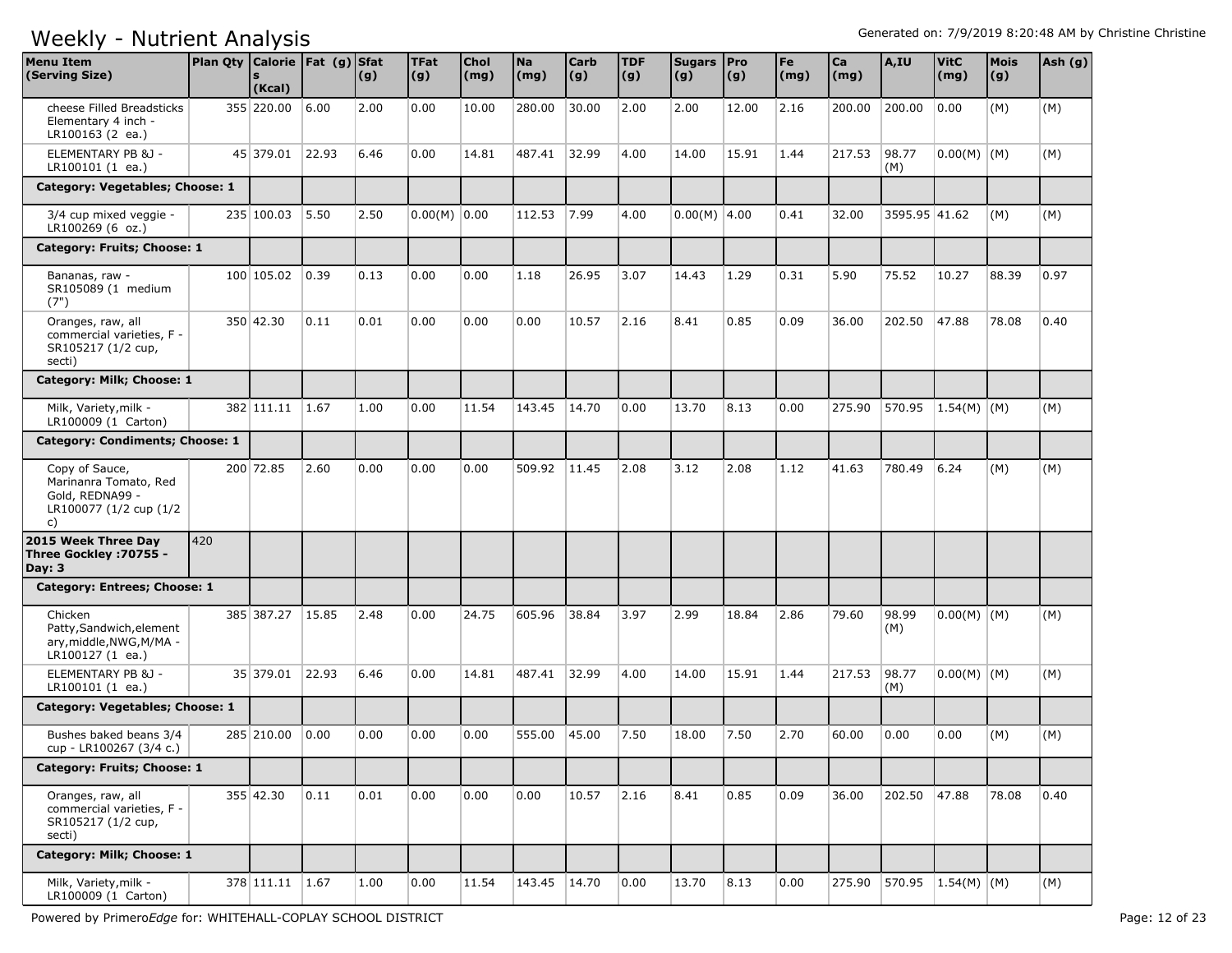| <b>Menu Item</b><br>(Serving Size)                                                                                | Plan Qty   Calorie   Fat (g)   Sfat | (Kcal)     |       | (g)  | <b>TFat</b><br> (g) | <b>Chol</b><br>$\mathsf{(mg)}$ | <b>Na</b><br>(mg) | <b>Carb</b><br> (g) | <b>TDF</b><br>(g) | Sugars Pro<br>(g) | (g)   | Fe<br>(mg) | Ca<br>(mg) | A,IU         | <b>VitC</b><br>(mg) | <b>Mois</b><br>(g) | Ash (g) |
|-------------------------------------------------------------------------------------------------------------------|-------------------------------------|------------|-------|------|---------------------|--------------------------------|-------------------|---------------------|-------------------|-------------------|-------|------------|------------|--------------|---------------------|--------------------|---------|
| <b>Category: Condiments; Choose: 2</b>                                                                            |                                     |            |       |      |                     |                                |                   |                     |                   |                   |       |            |            |              |                     |                    |         |
| Ketchup, Natural Low<br>Sodium, Made With<br>Sugar, 9 Gram Packets,<br>Red Gold, REDYL9G -<br>SR107010 (1 packet) |                                     | 125 10.00  | 0.00  | 0.00 | 0.00                | 0.00                           | 25.00             | 2.00                | 0.00              | 2.00              | 0.00  | 0.00       | 0.00       | 0.00         | 0.00                | (M)                | (M)     |
| Mayonnaise, SS Packet -<br>LR100041 (1 ea.)                                                                       |                                     | 25 80.00   | 9.00  | 1.50 | 0.00                | 5.00                           | 65.00             | 0.00                | 0.00              | 0.00              | 0.00  | 0.00       | 0.00       | 0.00         | 0.00                | (M)                | (M)     |
| 2015 Week Three Day<br>Three Gockley : 70731 -<br>Day: $3$                                                        | 425                                 |            |       |      |                     |                                |                   |                     |                   |                   |       |            |            |              |                     |                    |         |
| Category: Entrees; Choose: 1                                                                                      |                                     |            |       |      |                     |                                |                   |                     |                   |                   |       |            |            |              |                     |                    |         |
| Chicken<br>Patty, Sandwich, element<br>ary, middle, NWG, M/MA -<br>LR100127 (1 ea.)                               |                                     | 380 387.27 | 15.85 | 2.48 | 0.00                | 24.75                          | 605.96            | 38.84               | 3.97              | 2.99              | 18.84 | 2.86       | 79.60      | 98.99<br>(M) | $0.00(M)$ (M)       |                    | (M)     |
| ELEMENTARY PB &J -<br>LR100101 (1 ea.)                                                                            |                                     | 45 379.01  | 22.93 | 6.46 | 0.00                | 14.81                          | 487.41            | 32.99               | 4.00              | 14.00             | 15.91 | 1.44       | 217.53     | 98.77<br>(M) | $0.00(M)$ (M)       |                    | (M)     |
| Category: Vegetables; Choose: 1                                                                                   |                                     |            |       |      |                     |                                |                   |                     |                   |                   |       |            |            |              |                     |                    |         |
| Corn, Seasoned, Elementa<br>ry,6 oz, Veg-O -<br>LR100147 (6 oz.)                                                  |                                     | 355 193.42 | 8.09  | 3.35 | 0.00                | 0.00                           | 68.84             | 31.11               | 3.93              | $0.00(M)$ 4.11    |       | 0.77       | 3.93       | 638.83       | 5.71                | (M)                | (M)     |
| Category: Fruits; Choose: 1                                                                                       |                                     |            |       |      |                     |                                |                   |                     |                   |                   |       |            |            |              |                     |                    |         |
| Bananas, raw -<br>SR105089 (1 medium<br>(7")                                                                      |                                     | 100 105.02 | 0.39  | 0.13 | 0.00                | 0.00                           | 1.18              | 26.95               | 3.07              | 14.43             | 1.29  | 0.31       | 5.90       | 75.52        | 10.27               | 88.39              | 0.97    |
| Oranges, raw, all<br>commercial varieties, F -<br>SR105217 (1/2 cup,<br>secti)                                    |                                     | 210 42.30  | 0.11  | 0.01 | 0.00                | 0.00                           | 0.00              | 10.57               | 2.16              | 8.41              | 0.85  | 0.09       | 36.00      | 202.50       | 47.88               | 78.08              | 0.40    |
| Category: Milk; Choose: 1                                                                                         |                                     |            |       |      |                     |                                |                   |                     |                   |                   |       |            |            |              |                     |                    |         |
| Milk, Variety, milk -<br>LR100009 (1 Carton)                                                                      |                                     | 400 111.11 | 1.67  | 1.00 | 0.00                | 11.54                          | 143.45            | 14.70               | 0.00              | 13.70             | 8.13  | 0.00       | 275.90     | 570.95       | $1.54(M)$ (M)       |                    | (M)     |
| <b>Category: Condiments; Choose: 2</b>                                                                            |                                     |            |       |      |                     |                                |                   |                     |                   |                   |       |            |            |              |                     |                    |         |
| Ketchup, Natural Low<br>Sodium, Made With<br>Sugar, 9 Gram Packets,<br>Red Gold, REDYL9G -<br>SR107010 (1 packet) |                                     | 200 10.00  | 0.00  | 0.00 | 0.00                | 0.00                           | 25.00             | 2.00                | 0.00              | 2.00              | 0.00  | 0.00       | 0.00       | 0.00         | 0.00                | (M)                | (M)     |
| Mayonnaise, SS Packet -<br>LR100041 (1 ea.)                                                                       |                                     | 25 80.00   | 9.00  | 1.50 | 0.00                | 5.00                           | 65.00             | 0.00                | 0.00              | 0.00              | 0.00  | 0.00       | 0.00       | 0.00         | 0.00                | (M)                | (M)     |
| 2015 Week Two Day<br>Three Gockley : 70752 -<br>Day: $3$                                                          | 425                                 |            |       |      |                     |                                |                   |                     |                   |                   |       |            |            |              |                     |                    |         |
| Category: Entrees; Choose: 1                                                                                      |                                     |            |       |      |                     |                                |                   |                     |                   |                   |       |            |            |              |                     |                    |         |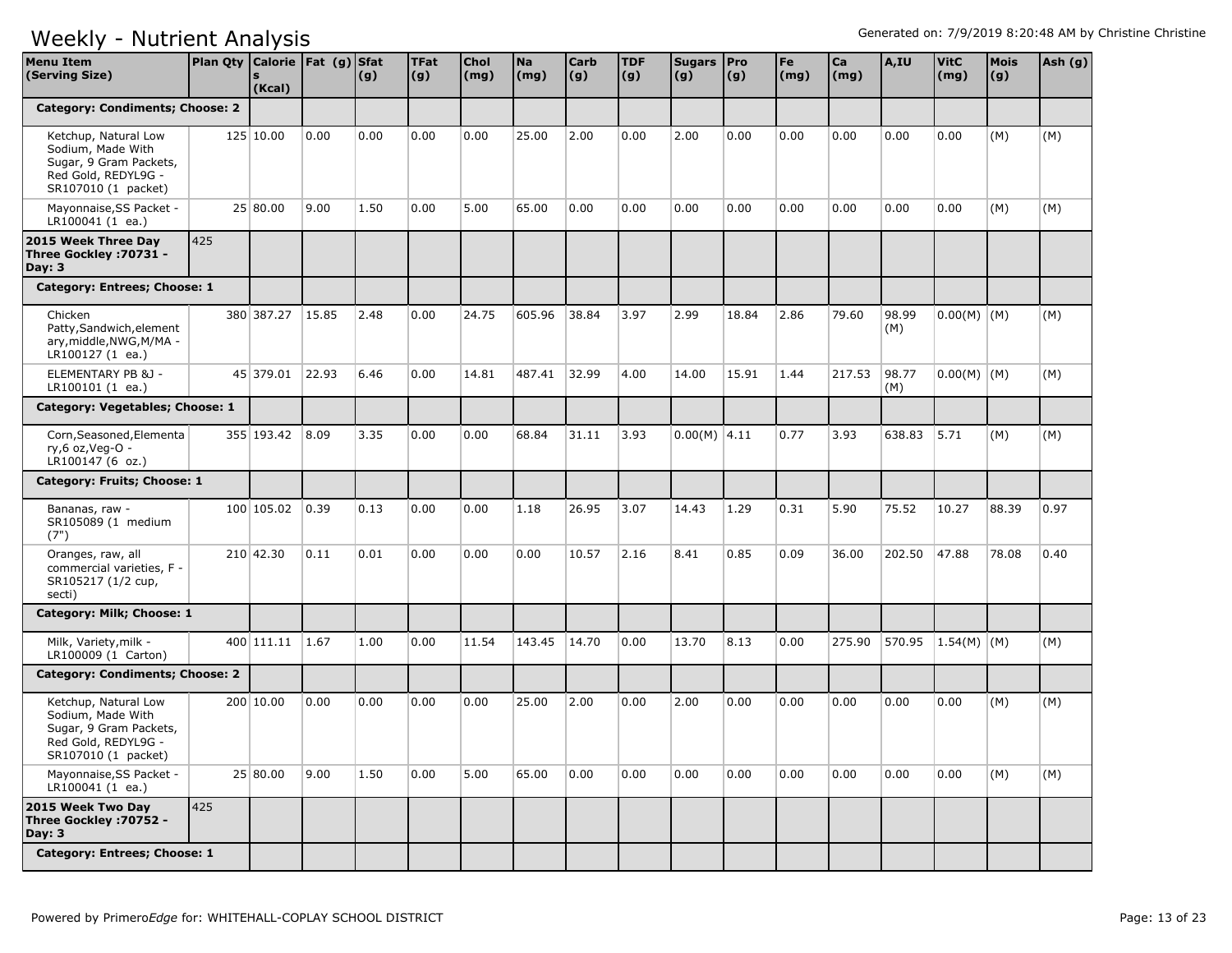| <b>Menu Item</b><br>(Serving Size)                                                                                  | Plan Qty Calorie Fat (g) Sfat | (Kcal)          |       | (g)  | <b>TFat</b><br>(g) | Chol<br>(mg) | Na<br>(mg) | <b>Carb</b><br>(g) | <b>TDF</b><br>(g) | Sugars   Pro<br>(g) | (g)   | Fe<br>(mg) | Ca<br>(mq) | A,IU               | <b>VitC</b><br>(mg) | <b>Mois</b><br>(g) | Ash (g) |
|---------------------------------------------------------------------------------------------------------------------|-------------------------------|-----------------|-------|------|--------------------|--------------|------------|--------------------|-------------------|---------------------|-------|------------|------------|--------------------|---------------------|--------------------|---------|
| Chicken, Golden Crispy<br>Whole Grain Popcorn,<br>Tyson Foods Inc, 70368-<br>928, MMA, WGR -<br>SR105302 (12 piece) |                               | 385 230.00      | 13.00 | 2.50 | 0.00               | 20.00        | 350.00     | 14.00              | 3.00              | 1.00                | 14.00 | 1.80       | 0.00       | 100.00             | 0.00                | (M)                | (M)     |
| ELEMENTARY PB &J -<br>LR100101 (1 ea.)                                                                              |                               | 40 379.01       | 22.93 | 6.46 | 0.00               | 14.81        | 487.41     | 32.99              | 4.00              | 14.00               | 15.91 | 1.44       | 217.53     | 98.77<br>(M)       | $0.00(M)$ (M)       |                    | (M)     |
| Category: Grains; Choose: 1                                                                                         |                               |                 |       |      |                    |              |            |                    |                   |                     |       |            |            |                    |                     |                    |         |
| Bread, Wheat Cluster<br>Dinner Roll, 1.38oz,<br>Morabito - SR101068 (1<br>ea.)                                      |                               | 200 70.00       | 1.00  | 0.00 | 0.00               | 0.00         | 160.00     | 14.00              | 2.00              | 1.00                | 3.00  | 1.08       | 26.00      | (M)                | (M)                 | (M)                | (M)     |
| Category: Vegetables; Choose: 1                                                                                     |                               |                 |       |      |                    |              |            |                    |                   |                     |       |            |            |                    |                     |                    |         |
| 3/4 cup mixed veggie -<br>LR100269 (6 oz.)                                                                          |                               | 255 100.03      | 5.50  | 2.50 | $0.00(M)$ 0.00     |              | 112.53     | 7.99               | 4.00              | $0.00(M)$ 4.00      |       | 0.41       | 32.00      | 3595.95 41.62      |                     | (M)                | (M)     |
| Category: Fruits; Choose: 1                                                                                         |                               |                 |       |      |                    |              |            |                    |                   |                     |       |            |            |                    |                     |                    |         |
| Bananas, raw -<br>SR105089 (1 1/2<br>medium $(7")$                                                                  |                               | 300 157.53      | 0.58  | 0.20 | 0.00               | 0.00         | 1.77       | 40.43              | 4.60              | 21.65               | 1.93  | 0.46       | 8.85       | 113.28             | 15.40               | 132.59             | 1.45    |
| Oranges, raw, all<br>commercial varieties, F -<br>SR105217 (1/2 cup,<br>secti)                                      |                               | 150 42.30       | 0.11  | 0.01 | 0.00               | 0.00         | 0.00       | 10.57              | 2.16              | 8.41                | 0.85  | 0.09       | 36.00      | 202.50             | 47.88               | 78.08              | 0.40    |
| Category: Milk; Choose: 1                                                                                           |                               |                 |       |      |                    |              |            |                    |                   |                     |       |            |            |                    |                     |                    |         |
| Milk, Variety, milk -<br>LR100009 (1 Carton)                                                                        |                               | 400 111.11 1.67 |       | 1.00 | 0.00               | 11.54        | 143.45     | 14.70              | 0.00              | 13.70               | 8.13  | 0.00       | 275.90     | 570.95 1.54(M) (M) |                     |                    | (M)     |
| <b>Category: Condiments; Choose: 2</b>                                                                              |                               |                 |       |      |                    |              |            |                    |                   |                     |       |            |            |                    |                     |                    |         |
| Ketchup, Natural Low<br>Sodium, Made With<br>Sugar, 9 Gram Packets,<br>Red Gold, REDYL9G -<br>SR107010 (1 packet)   |                               | 200 10.00       | 0.00  | 0.00 | 0.00               | 0.00         | 25.00      | 2.00               | 0.00              | 2.00                | 0.00  | 0.00       | 0.00       | 0.00               | 0.00                | (M)                | (M)     |
| Sauce, BBQ, 250/1 oz<br>Cups, Red Gold,<br>REDOA1Z - SR102279 (1<br>Tbsp.)                                          |                               | 85 40.00        | 0.00  | 0.00 | 0.00               | 0.00         | 65.00      | 10.00              | (M)               | 8.00                | 0.00  | 0.00       | (M)        | 0.00               | 0.00                | (M)                | (M)     |
| Sauce, Honey Mustard, 1<br>oz Cup, Taste Pleasers<br>Gou - SR101535 (1<br>Package/Bo)                               |                               | 65 70.00        | 6.00  | 1.00 | (M)                | 10.00        | 220.00     | 4.00               | 0.00              | 2.00                | 0.00  | 0.18       | 8.70       | 1365.00 0.36       |                     | (M)                | (M)     |
| 2015 Week Two Day<br>Three Gockley : 70723 -<br>Day: $3$                                                            | 425                           |                 |       |      |                    |              |            |                    |                   |                     |       |            |            |                    |                     |                    |         |
| Category: Entrees; Choose: 1                                                                                        |                               |                 |       |      |                    |              |            |                    |                   |                     |       |            |            |                    |                     |                    |         |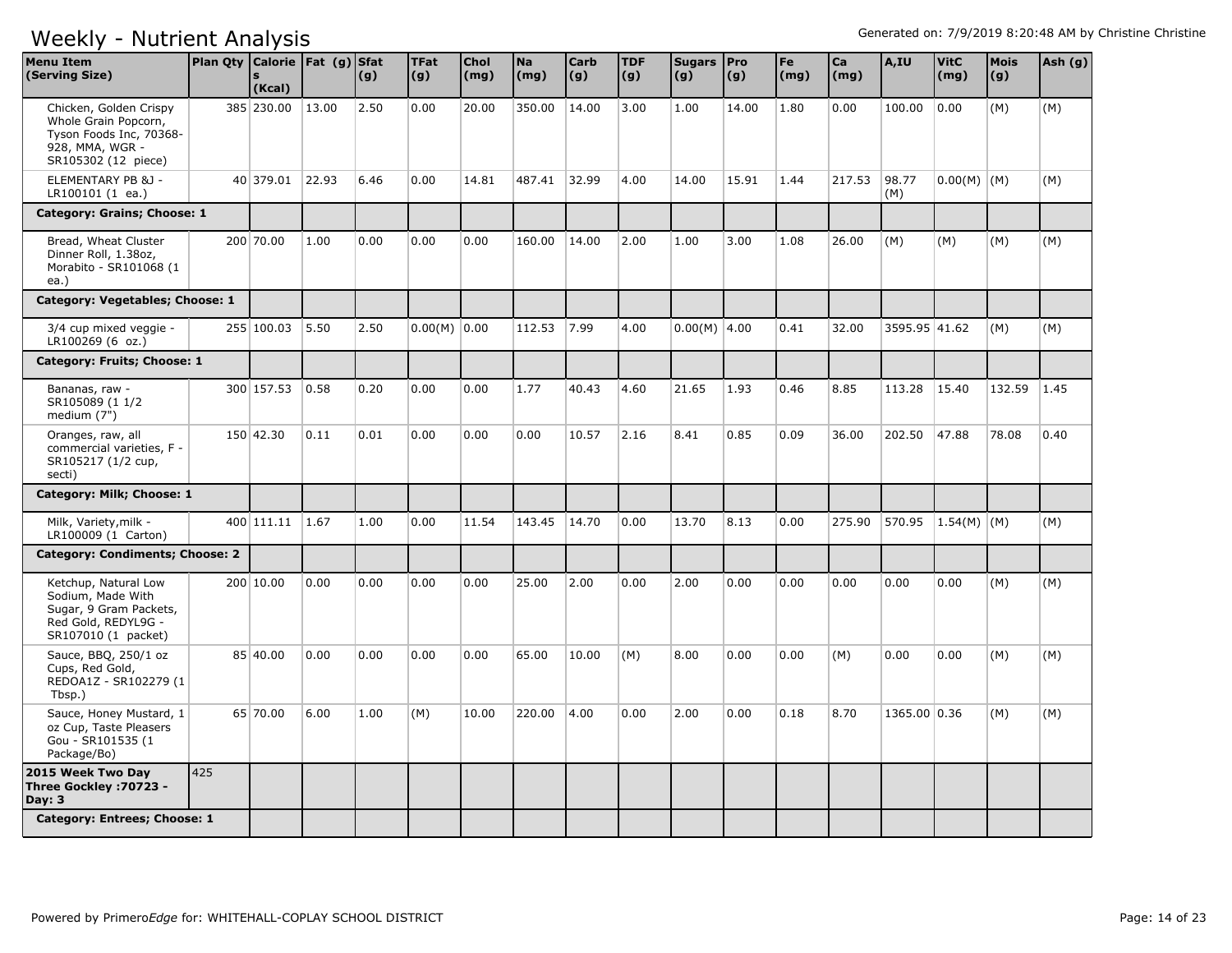| <b>Menu Item</b><br>(Serving Size)                                                                                  | Plan Qty Calorie   Fat (g) Sfat | (Kcal)           |       | (g)  | <b>TFat</b><br>(g) | <b>Chol</b><br>(mg) | <b>Na</b><br>(mg) | <b>Carb</b><br>(g) | <b>TDF</b><br> (g) | Sugars Pro<br>(g) | (g)   | Fe<br>(mg) | Ca<br>(mg)  | A,IU          | <b>VitC</b><br>(mg) | <b>Mois</b><br>(g) | Ash (g) |
|---------------------------------------------------------------------------------------------------------------------|---------------------------------|------------------|-------|------|--------------------|---------------------|-------------------|--------------------|--------------------|-------------------|-------|------------|-------------|---------------|---------------------|--------------------|---------|
| Chicken, Golden Crispy<br>Whole Grain Popcorn,<br>Tyson Foods Inc, 70368-<br>928, MMA, WGR -<br>SR105302 (12 piece) |                                 | 400 230.00       | 13.00 | 2.50 | 0.00               | 20.00               | 350.00            | 14.00              | 3.00               | 1.00              | 14.00 | 1.80       | 0.00        | 100.00        | 0.00                | (M)                | (M)     |
| ELEMENTARY PB &J -<br>LR100101 (1 ea.)                                                                              |                                 | 25 379.01        | 22.93 | 6.46 | 0.00               | 14.81               | 487.41            | 32.99              | 4.00               | 14.00             | 15.91 | 1.44       | 217.53      | 98.77<br>(M)  | $0.00(M)$ (M)       |                    | (M)     |
| Category: Grains; Choose: 1                                                                                         |                                 |                  |       |      |                    |                     |                   |                    |                    |                   |       |            |             |               |                     |                    |         |
| Bread, Wheat Cluster<br>Dinner Roll, 1.38oz,<br>Morabito - SR101068 (1<br>ea.)                                      |                                 | 300 70.00        | 1.00  | 0.00 | 0.00               | 0.00                | 160.00            | 14.00              | 2.00               | 1.00              | 3.00  | 1.08       | 26.00       | (M)           | (M)                 | (M)                | (M)     |
| Category: Vegetables; Choose: 1                                                                                     |                                 |                  |       |      |                    |                     |                   |                    |                    |                   |       |            |             |               |                     |                    |         |
| 3/4 cup mixed veggie -<br>LR100269 (6 oz.)                                                                          |                                 | 185 100.03       | 5.50  | 2.50 | $0.00(M)$ 0.00     |                     | 112.53            | 7.99               | 4.00               | $0.00(M)$ 4.00    |       | 0.41       | 32.00       | 3595.95 41.62 |                     | (M)                | (M)     |
| Category: Fruits; Choose: 1                                                                                         |                                 |                  |       |      |                    |                     |                   |                    |                    |                   |       |            |             |               |                     |                    |         |
| Bananas, raw -<br>SR105089 (1 1/2<br>medium (7")                                                                    |                                 | 425 157.53       | 0.58  | 0.20 | 0.00               | 0.00                | 1.77              | 40.43              | 4.60               | 21.65             | 1.93  | 0.46       | 8.85        | 113.28        | 15.40               | 132.59             | 1.45    |
| Oranges, raw, all<br>commercial varieties. F -<br>SR105217 (1/2 cup,<br>secti)                                      |                                 | 155 42.30        | 0.11  | 0.01 | 0.00               | 0.00                | 0.00              | 10.57              | 2.16               | 8.41              | 0.85  | 0.09       | 36.00       | 202.50        | 47.88               | 78.08              | 0.40    |
| Category: Milk; Choose: 1                                                                                           |                                 |                  |       |      |                    |                     |                   |                    |                    |                   |       |            |             |               |                     |                    |         |
| Milk, Variety, milk -<br>LR100009 (1 Carton)                                                                        |                                 | 385 111.11       | 1.67  | 1.00 | 0.00               | 11.54               | 143.45            | 14.70              | 0.00               | 13.70             | 8.13  | 0.00       | 275.90      | 570.95        | $1.54(M)$ (M)       |                    | (M)     |
| Category: Condiments; Choose: 2                                                                                     |                                 |                  |       |      |                    |                     |                   |                    |                    |                   |       |            |             |               |                     |                    |         |
| Ketchup, 1000/9 gram,<br>Hunt's; as served -<br>LR100040 (1 piece)                                                  |                                 | 100 10.00        | 0.00  | 0.00 | (M)                | 0.00                | 100.00            | 2.00               | 0.00               | (M)               | 0.00  | 0.00       | 0.00        | 0.00          | 0.00                | (M)                | (M)     |
| Sauce, BBQ, 250/1 oz<br>Cups, Red Gold,<br>REDOA1Z - SR102279 (1<br>Tbsp.)                                          |                                 | 85 40.00         | 0.00  | 0.00 | 0.00               | 0.00                | 65.00             | 10.00              | (M)                | 8.00              | 0.00  | 0.00       | (M)         | 0.00          | 0.00                | (M)                | (M)     |
| Sauce, Honey Mustard, 1<br>oz Cup, Taste Pleasers<br>Gou - SR101535 (1<br>Package/Bo)                               |                                 | 50 70.00         | 6.00  | 1.00 | (M)                | 10.00               | 220.00            | 4.00               | 0.00               | 2.00              | 0.00  | 0.18       | 8.70        | 1365.00 0.36  |                     | (M)                | (M)     |
| 2015 Week Six Day Four<br>Gockley : 70755 - Day: 4                                                                  | 425                             |                  |       |      |                    |                     |                   |                    |                    |                   |       |            |             |               |                     |                    |         |
| Category: Entrees; Choose: 1                                                                                        |                                 |                  |       |      |                    |                     |                   |                    |                    |                   |       |            |             |               |                     |                    |         |
| <b>CHEEZY BREDSTICK</b><br>151BC - LR100306 (1<br>ea.)                                                              |                                 | 390 260.00 11.00 |       | 5.00 | 0.00               | 20.00               | 380.00 28.00      |                    | 3.00               | 2.00              | 15.00 | 2.00       | 313.00 0.00 |               | 0.00                | (M)                | (M)     |
| ELEMENTARY PB &J -<br>LR100101 (1 ea.)                                                                              |                                 | 35 379.01 22.93  |       | 6.46 | 0.00               | 14.81               | 487.41 32.99      |                    | 4.00               | 14.00             | 15.91 | 1.44       | 217.53      | 98.77<br>(M)  | $0.00(M)$ (M)       |                    | (M)     |
| Category: Vegetables; Choose: 2                                                                                     |                                 |                  |       |      |                    |                     |                   |                    |                    |                   |       |            |             |               |                     |                    |         |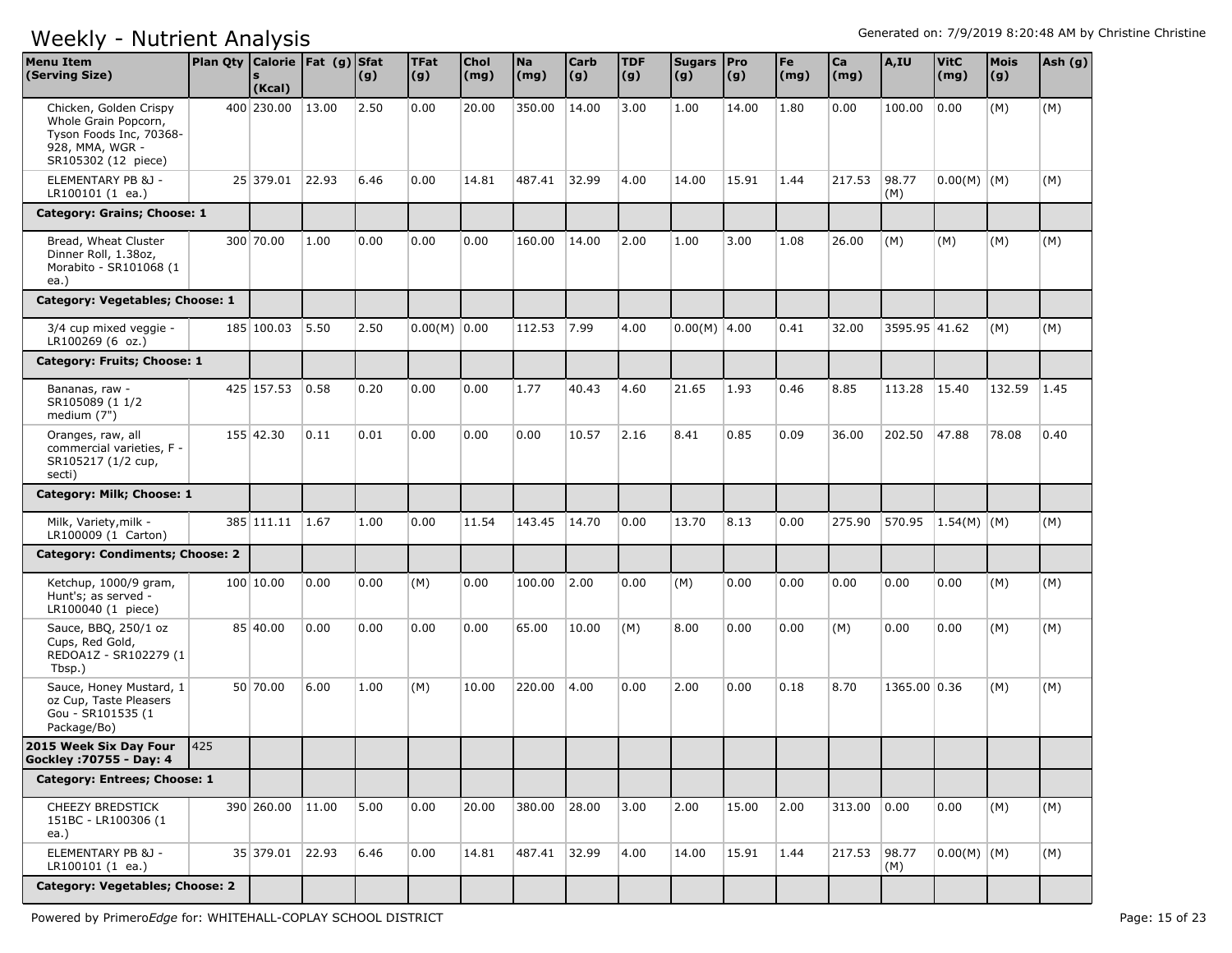| <b>Menu Item</b><br>(Serving Size)                                                                                | Plan Qty Calorie   Fat (g) Sfat | (Kcal)          |       | (g)  | <b>TFat</b><br> (g) | <b>Chol</b><br>(mg) | <b>Na</b><br>(mg) | Carb<br>(g) | <b>TDF</b><br>(g) | Sugars   Pro<br>(g) | (g)   | Fe<br>(mg) | Ca<br>(mg) | A,IU         | <b>VitC</b><br>(mg) | <b>Mois</b><br>(g) | Ash (g) |
|-------------------------------------------------------------------------------------------------------------------|---------------------------------|-----------------|-------|------|---------------------|---------------------|-------------------|-------------|-------------------|---------------------|-------|------------|------------|--------------|---------------------|--------------------|---------|
| Corn, Seasoned, Elementa<br>ry,6 oz, Veg-O -<br>LR100147 (6 oz.)                                                  |                                 | 310 193.42 8.09 |       | 3.35 | 0.00                | 0.00                | 68.84             | 31.11       | 3.93              | $0.00(M)$ 4.11      |       | 0.77       | 3.93       | 638.83       | 5.71                | (M)                | (M)     |
| Category: Fruits; Choose: 1                                                                                       |                                 |                 |       |      |                     |                     |                   |             |                   |                     |       |            |            |              |                     |                    |         |
| Bananas, raw -<br>SR105089 (1 medium<br>(7")                                                                      |                                 | 305 105.02      | 0.39  | 0.13 | 0.00                | 0.00                | 1.18              | 26.95       | 3.07              | 14.43               | 1.29  | 0.31       | 5.90       | 75.52        | 10.27               | 88.39              | 0.97    |
| Peaches, Sliced, Extra<br>Light Syrup, Canned,<br>USDA Foods, 100219, F<br>- SR109119 (1/2 c.)                    |                                 | 85 60.00        | 0.00  | 0.00 | 0.00                | 0.00                | 10.00             | 14.00       | 0.00              | 11.00               | 0.00  | (M)        | (M)        | (M)          | (M)                 | (M)                | (M)     |
| Category: Milk; Choose: 1                                                                                         |                                 |                 |       |      |                     |                     |                   |             |                   |                     |       |            |            |              |                     |                    |         |
| Milk, Variety, milk -<br>LR100009 (1 Carton)                                                                      |                                 | 405 111.11      | 1.67  | 1.00 | 0.00                | 11.54               | 143.45            | 14.70       | 0.00              | 13.70               | 8.13  | 0.00       | 275.90     | 570.95       | $1.54(M)$ (M)       |                    | (M)     |
| Category: Condiments; Choose: 3                                                                                   |                                 |                 |       |      |                     |                     |                   |             |                   |                     |       |            |            |              |                     |                    |         |
| Ketchup, Natural Low<br>Sodium, Made With<br>Sugar, 9 Gram Packets,<br>Red Gold, REDYL9G -<br>SR107010 (1 packet) |                                 | 250 10.00       | 0.00  | 0.00 | 0.00                | 0.00                | 25.00             | 2.00        | 0.00              | 2.00                | 0.00  | 0.00       | 0.00       | 0.00         | 0.00                | (M)                | (M)     |
| 2015 Week Two Day Four  400<br>Gockley : 70752 - Day: 4                                                           |                                 |                 |       |      |                     |                     |                   |             |                   |                     |       |            |            |              |                     |                    |         |
| Category: Entrees; Choose: 1                                                                                      |                                 |                 |       |      |                     |                     |                   |             |                   |                     |       |            |            |              |                     |                    |         |
| ELEMENTARY PB &J -<br>LR100101(1 ea.)                                                                             |                                 | 85 379.01       | 22.93 | 6.46 | 0.00                | 14.81               | 487.41            | 32.99       | 4.00              | 14.00               | 15.91 | 1.44       | 217.53     | 98.77<br>(M) | $0.00(M)$ (M)       |                    | (M)     |
| Sandwich, Ham &<br>Cheese, Pretzel<br>Bun, MMA, WG -<br>LR100057 (1 ea.)                                          |                                 | 315 260.28      | 8.76  | 2.45 | 0.00                | 36.18               | 503.23            | 30.50       | 3.00              | $2.50(M)$ 14.54     |       | 2.34       | 51.06      | 42.00        | 0.60                | (M)                | (M)     |
| Category: Vegetables; Choose: 1                                                                                   |                                 |                 |       |      |                     |                     |                   |             |                   |                     |       |            |            |              |                     |                    |         |
| Corn, Seasoned, Elementa<br>ry,6 oz, Veg-O -<br>LR100147 (6 oz.)                                                  |                                 | 310 193.42      | 8.09  | 3.35 | 0.00                | 0.00                | 68.84             | 31.11       | 3.93              | $0.00(M)$ 4.11      |       | 0.77       | 3.93       | 638.83       | 5.71                | (M)                | (M)     |
| Category: Fruits; Choose: 1                                                                                       |                                 |                 |       |      |                     |                     |                   |             |                   |                     |       |            |            |              |                     |                    |         |
| Bananas, raw -<br>SR105089 (1 medium<br>(7")                                                                      |                                 | 380 105.02      | 0.39  | 0.13 | 0.00                | 0.00                | 1.18              | 26.95       | 3.07              | 14.43               | 1.29  | 0.31       | 5.90       | 75.52        | 10.27               | 88.39              | 0.97    |
| Peaches, Sliced, Extra<br>Light Syrup, Canned,<br>USDA Foods, 100219, F<br>- SR109119 (1/2 c.)                    |                                 | 115 60.00       | 0.00  | 0.00 | 0.00                | 0.00                | 10.00             | 14.00       | 0.00              | 11.00               | 0.00  | (M)        | (M)        | (M)          | (M)                 | (M)                | (M)     |
| Category: Milk; Choose: 1                                                                                         |                                 |                 |       |      |                     |                     |                   |             |                   |                     |       |            |            |              |                     |                    |         |
| Milk, Variety, milk -<br>LR100009 (1 Carton)                                                                      |                                 | 355 111.11 1.67 |       | 1.00 | 0.00                | 11.54               | 143.45            | 14.70       | 0.00              | 13.70               | 8.13  | 0.00       | 275.90     |              | 570.95 1.54(M) (M)  |                    | (M)     |
| 2015 Week Four Day Four 400<br>Gockley : 70735 - Day: 4                                                           |                                 |                 |       |      |                     |                     |                   |             |                   |                     |       |            |            |              |                     |                    |         |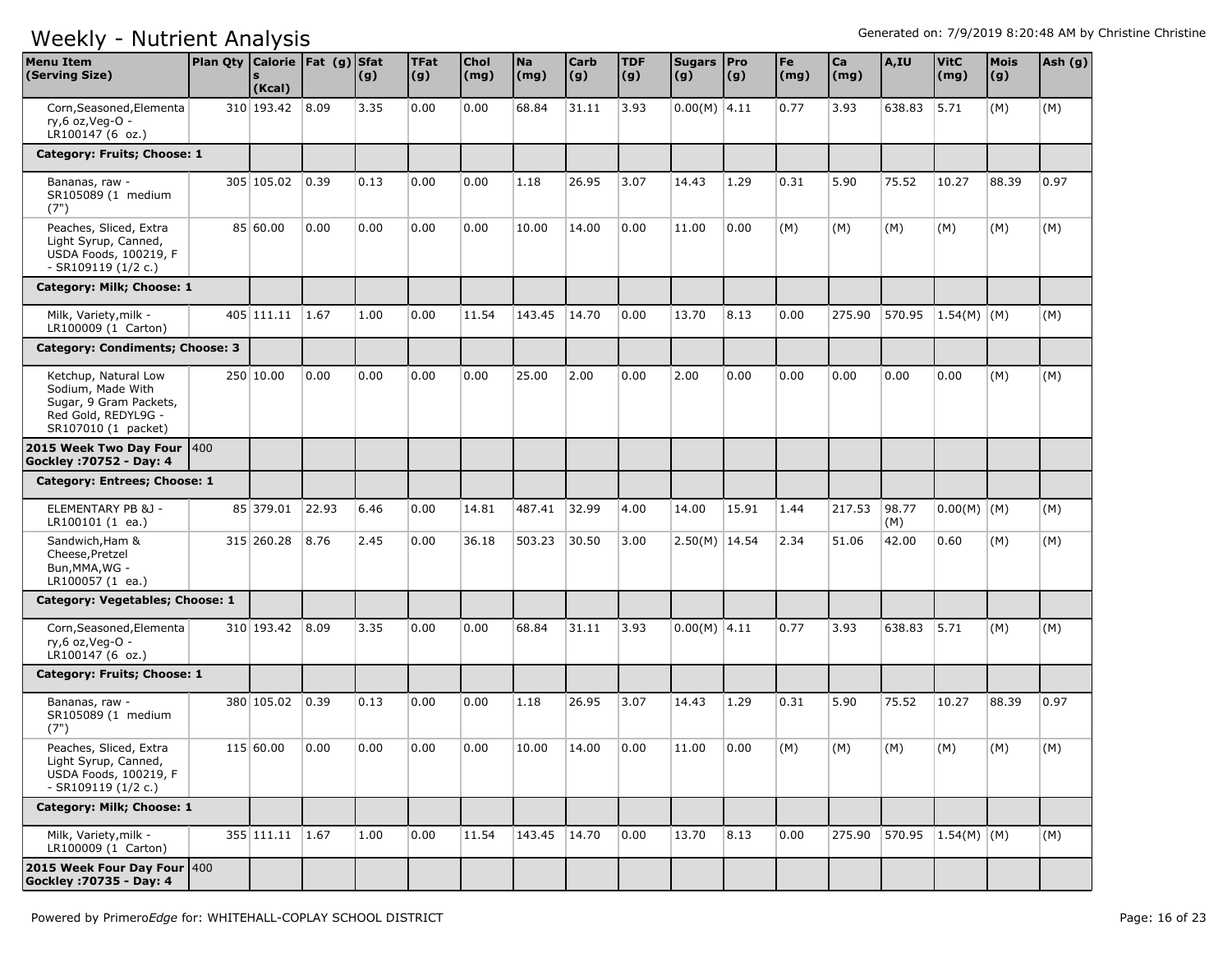| <b>Menu Item</b><br>(Serving Size)                                                                                    | Plan Qty Calorie Fat (g) Sfat | (Kcal)     |       | (g)  | <b>TFat</b><br>$\vert (g) \vert$ | Chol<br>(mg)               | <b>Na</b><br>(mg) | <b>Carb</b><br>(g) | <b>TDF</b><br>(g) | Sugars Pro<br>(g) | (g)   | Fe<br>$\mathsf{(mg)}$ | Ca<br>(mg) | A,IU              | <b>VitC</b><br>(mg)               | Mois<br>(g) | Ash (g) |
|-----------------------------------------------------------------------------------------------------------------------|-------------------------------|------------|-------|------|----------------------------------|----------------------------|-------------------|--------------------|-------------------|-------------------|-------|-----------------------|------------|-------------------|-----------------------------------|-------------|---------|
| Category: Entrees; Choose: 1                                                                                          |                               |            |       |      |                                  |                            |                   |                    |                   |                   |       |                       |            |                   |                                   |             |         |
| ELEMENTARY PB &J -<br>LR100101 (1 ea.)                                                                                |                               | 90 379.01  | 22.93 | 6.46 | 0.00                             | 14.81                      | 487.41            | 32.99              | 4.00              | 14.00             | 15.91 | 1.44                  | 217.53     | 98.77<br>(M)      | $0.00(M)$ (M)                     |             | (M)     |
| Sandwich, Grilled<br>Cheese, Whole Grain<br>White, IW, Bake<br>Crafters, 6659, MMA,<br>WGR - SR108182 (1<br>sandwich) |                               | 310 340.00 | 17.00 | 8.00 | 0.00                             | 30.00                      | 830.00            | 32.00              | 2.00              | 4.00              | 20.00 | 0.00                  | 450.00     | 400.00            | 0.00                              | (M)         | (M)     |
| Category: Vegetables; Choose: 2                                                                                       |                               |            |       |      |                                  |                            |                   |                    |                   |                   |       |                       |            |                   |                                   |             |         |
| Carrots, baby-cut, fresh,<br>peeled [100982, A094] -<br>SR105158 (1/2 c.)                                             |                               | 200 25.60  | 0.09  | 0.01 | 0.00                             | 0.00                       | 56.32             | 5.92               | 2.10              | (M)               | 0.46  | 0.65                  | 23.04      | 10006.8 1.92<br>7 |                                   | (M)         | (M)     |
| <b>SEASONED GREEN</b><br>BEANS - LR100313 (4<br>$OZ.$ )                                                               |                               | 100 29.67  | 1.28  | 0.56 | 0.00                             | 0.00                       | 17.20             | 4.35               | 2.00              | $0.00(M)$ 1.01    |       | 0.59                  | 33.00      | 429.33            | 2.80                              | (M)         | (M)     |
| Category: Fruits; Choose: 1                                                                                           |                               |            |       |      |                                  |                            |                   |                    |                   |                   |       |                       |            |                   |                                   |             |         |
| Bananas, raw -<br>SR105089 (1 medium<br>(7")                                                                          |                               | 450 105.02 | 0.39  | 0.13 | 0.00                             | 0.00                       | 1.18              | 26.95              | 3.07              | 14.43             | 1.29  | 0.31                  | 5.90       | 75.52             | 10.27                             | 88.39       | 0.97    |
| Peaches, Sliced, Extra<br>Light Syrup, Canned,<br>USDA Foods, 100219, F<br>- SR109119 (1/2 c.)                        |                               | 185 60.00  | 0.00  | 0.00 | 0.00                             | 0.00                       | 10.00             | 14.00              | 0.00              | 11.00             | 0.00  | (M)                   | (M)        | (M)               | (M)                               | (M)         | (M)     |
| Category: Milk; Choose: 1                                                                                             |                               |            |       |      |                                  |                            |                   |                    |                   |                   |       |                       |            |                   |                                   |             |         |
| Milk, Variety, milk -<br>LR100009 (1 Carton)                                                                          |                               | 350 111.11 | 1.67  | 1.00 | 0.00                             | 11.54                      | 143.45            | 14.70              | 0.00              | 13.70             | 8.13  | 0.00                  | 275.90     | 570.95            | $ 1.54(M)$ (M)                    |             | (M)     |
| Category: Condiments; Choose: 2                                                                                       |                               |            |       |      |                                  |                            |                   |                    |                   |                   |       |                       |            |                   |                                   |             |         |
| Dressing, Lite Ranch II,<br>1.5oz, Naturally Fresh -<br>SR105877 (1 packet)                                           |                               | 25 90.00   | 8.00  | 1.50 | 0.00                             | 5.00                       | 250.00            | 2.00               | 0.00              | 1.00              | 1.00  | (M)                   | (M)        | (M)               | (M)                               | (M)         | (M)     |
| Marinara Sauce, Dunk<br>Cup 1oz, Red Gold,<br>REDNA1Z, Veg-RO -<br>SR106667 (1 ea.)                                   |                               | 55 15.00   | 0.00  | 0.00 | 0.00                             | 0.00                       | 120.00            | 3.00               | 1.00              | 2.00              | 1.00  | 0.00                  | 0.00       | (M)               | (M)                               | (M)         | (M)     |
| 2015 Week Three Day<br>four Gockley : 70731 -<br>Day: $4$                                                             | 400                           |            |       |      |                                  |                            |                   |                    |                   |                   |       |                       |            |                   |                                   |             |         |
| Category: Entrees; Choose: 1                                                                                          |                               |            |       |      |                                  |                            |                   |                    |                   |                   |       |                       |            |                   |                                   |             |         |
| ELEMENTARY PB &J -<br>LR100101 (1 ea.)                                                                                |                               | 90 379.01  | 22.93 | 6.46 | 0.00                             | 14.81                      | 487.41            | 32.99              | 4.00              | 14.00             | 15.91 | 1.44                  | 217.53     | 98.77<br>(M)      | $0.00(M)$ (M)                     |             | (M)     |
| Hot dog on Bun -<br>LR100175 (1 ea.)                                                                                  |                               | 310 280.00 | 16.00 | 4.50 | 0.00                             | 30.00                      | 760.00            | 24.00              | 4.00              | 2.00              | 9.00  | 1.80                  | 40.00      | 100.00<br>(M)     | $ 0.00(M) $ (M)                   |             | (M)     |
| Category: Vegetables; Choose: 1                                                                                       |                               |            |       |      |                                  |                            |                   |                    |                   |                   |       |                       |            |                   |                                   |             |         |
| New baked beans -<br>LR100221 (3/4 c.)                                                                                |                               | 210 234.44 | 0.81  | 0.00 |                                  | $0.00(M)$ $0.00(M)$ 819.64 |                   | 49.89              | 6.37              | $8.12(M)$ 9.56    |       | 6.25(M) $149.73$      | (M)        | (M)               | $1194.77$ 7.80(M) 2.38(M) 0.36(M) |             |         |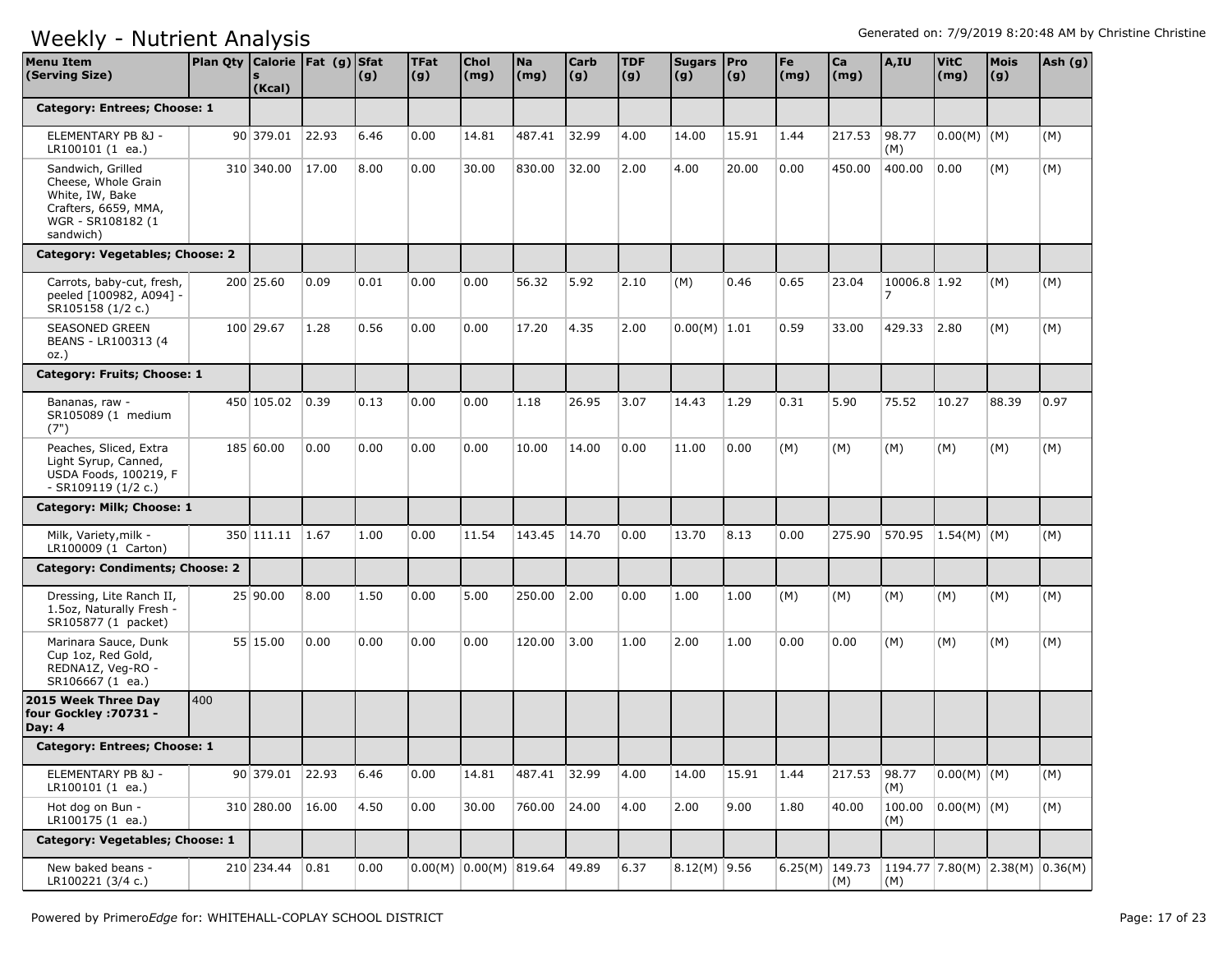| <b>Menu Item</b><br>(Serving Size)                                                                                | Plan Qty   Calorie   Fat (g)   Sfat | (Kcal)          |       | (g)  | <b>TFat</b><br>(g) | Chol<br>(mg) | <b>Na</b><br>(mg) | <b>Carb</b><br> (g) | <b>TDF</b><br>(g) | Sugars Pro<br>(g) | (g)   | Fe<br>(mg) | Ca<br>(mg) | A,IU         | <b>VitC</b><br>(mg) | <b>Mois</b><br>(g) | Ash (g) |
|-------------------------------------------------------------------------------------------------------------------|-------------------------------------|-----------------|-------|------|--------------------|--------------|-------------------|---------------------|-------------------|-------------------|-------|------------|------------|--------------|---------------------|--------------------|---------|
| Category: Fruits; Choose: 1                                                                                       |                                     |                 |       |      |                    |              |                   |                     |                   |                   |       |            |            |              |                     |                    |         |
| Bananas, raw -<br>SR105089 (1 medium<br>(7")                                                                      |                                     | 266 105.02      | 0.39  | 0.13 | 0.00               | 0.00         | 1.18              | 26.95               | 3.07              | 14.43             | 1.29  | 0.31       | 5.90       | 75.52        | 10.27               | 88.39              | 0.97    |
| Peaches, Sliced, Extra<br>Light Syrup, Canned,<br>USDA Foods, 100219, F<br>- SR109119 (1/2 c.)                    |                                     | 165 60.00       | 0.00  | 0.00 | 0.00               | 0.00         | 10.00             | 14.00               | 0.00              | 11.00             | 0.00  | (M)        | (M)        | (M)          | (M)                 | (M)                | (M)     |
| Category: Milk; Choose: 1                                                                                         |                                     |                 |       |      |                    |              |                   |                     |                   |                   |       |            |            |              |                     |                    |         |
| Milk, Variety, milk -<br>LR100009 (1 Carton)                                                                      |                                     | 378 111.11      | 1.67  | 1.00 | 0.00               | 11.54        | 143.45            | 14.70               | 0.00              | 13.70             | 8.13  | 0.00       | 275.90     | 570.95       | $ 1.54(M) $ (M)     |                    | (M)     |
| Category: Condiments; Choose: 3                                                                                   |                                     |                 |       |      |                    |              |                   |                     |                   |                   |       |            |            |              |                     |                    |         |
| Ketchup, Natural Low<br>Sodium, Made With<br>Sugar, 9 Gram Packets,<br>Red Gold, REDYL9G -<br>SR107010 (1 packet) |                                     | 250 10.00       | 0.00  | 0.00 | 0.00               | 0.00         | 25.00             | 2.00                | 0.00              | 2.00              | 0.00  | 0.00       | 0.00       | 0.00         | 0.00                | (M)                | (M)     |
| Mustard; French's<br>mustard, 200/5.5 g; as<br>purchased - LR100043<br>$(1 \overline{pkg})$                       |                                     | 15 3.85         | 0.23  | 0.01 | (M)                | 0.00         | 63.14             | 0.35                | 0.06              | (M)               | 0.19  | 0.09       | 4.18       | 7.21         | 0.02                | 4.53               | 0.20    |
| 2015 Week Two Day Four<br>Gockley : 70723 - Day: 4                                                                | 385                                 |                 |       |      |                    |              |                   |                     |                   |                   |       |            |            |              |                     |                    |         |
| Category: Entrees; Choose: 1                                                                                      |                                     |                 |       |      |                    |              |                   |                     |                   |                   |       |            |            |              |                     |                    |         |
| ELEMENTARY PB &J -<br>LR100101 (1 ea.)                                                                            |                                     | 85 379.01       | 22.93 | 6.46 | 0.00               | 14.81        | 487.41            | 32.99               | 4.00              | 14.00             | 15.91 | 1.44       | 217.53     | 98.77<br>(M) | $0.00(M)$ (M)       |                    | (M)     |
| Soft Shell Taco -<br>LR100211(1 ea.)                                                                              |                                     | 300 308.00      | 13.70 | 5.79 | 0.00               | 50.00        | 590.00            | 31.18               | 6.00              | $2.00(M)$ 20.53   |       | 2.10       | 223.00     | 787.00       | 5.00                | (M)                | (M)     |
| Category: Vegetables; Choose: 1                                                                                   |                                     |                 |       |      |                    |              |                   |                     |                   |                   |       |            |            |              |                     |                    |         |
| Corn, Seasoned, Elementa<br>ry,6 oz, Veg-O -<br>LR100147 (6 oz.)                                                  |                                     | 210 193.42      | 8.09  | 3.35 | 0.00               | 0.00         | 68.84             | 31.11               | 3.93              | $0.00(M)$ 4.11    |       | 0.77       | 3.93       | 638.83       | 5.71                | (M)                | (M)     |
| Category: Fruits; Choose: 1                                                                                       |                                     |                 |       |      |                    |              |                   |                     |                   |                   |       |            |            |              |                     |                    |         |
| Bananas, raw -<br>SR105089 (1 medium<br>(7")                                                                      |                                     | 425 105.02      | 0.39  | 0.13 | 0.00               | 0.00         | 1.18              | 26.95               | 3.07              | 14.43             | 1.29  | 0.31       | 5.90       | 75.52        | 10.27               | 88.39              | 0.97    |
| Peaches, Sliced, Extra<br>Light Syrup, Canned,<br>USDA Foods, 100219, F<br>- SR109119 (1/2 c.)                    |                                     | 128 60.00       | 0.00  | 0.00 | 0.00               | 0.00         | 10.00             | 14.00               | 0.00              | 11.00             | 0.00  | (M)        | (M)        | (M)          | (M)                 | (M)                | (M)     |
| Category: Milk; Choose: 1                                                                                         |                                     |                 |       |      |                    |              |                   |                     |                   |                   |       |            |            |              |                     |                    |         |
| Milk, Variety, milk -<br>LR100009 (1 Carton)                                                                      |                                     | 366 111.11 1.67 |       | 1.00 | 0.00               | 11.54        | 143.45 14.70      |                     | 0.00              | 13.70             | 8.13  | 0.00       | 275.90     |              | 570.95 1.54(M) (M)  |                    | (M)     |
| <b>Category: Condiments; Choose: 1</b>                                                                            |                                     |                 |       |      |                    |              |                   |                     |                   |                   |       |            |            |              |                     |                    |         |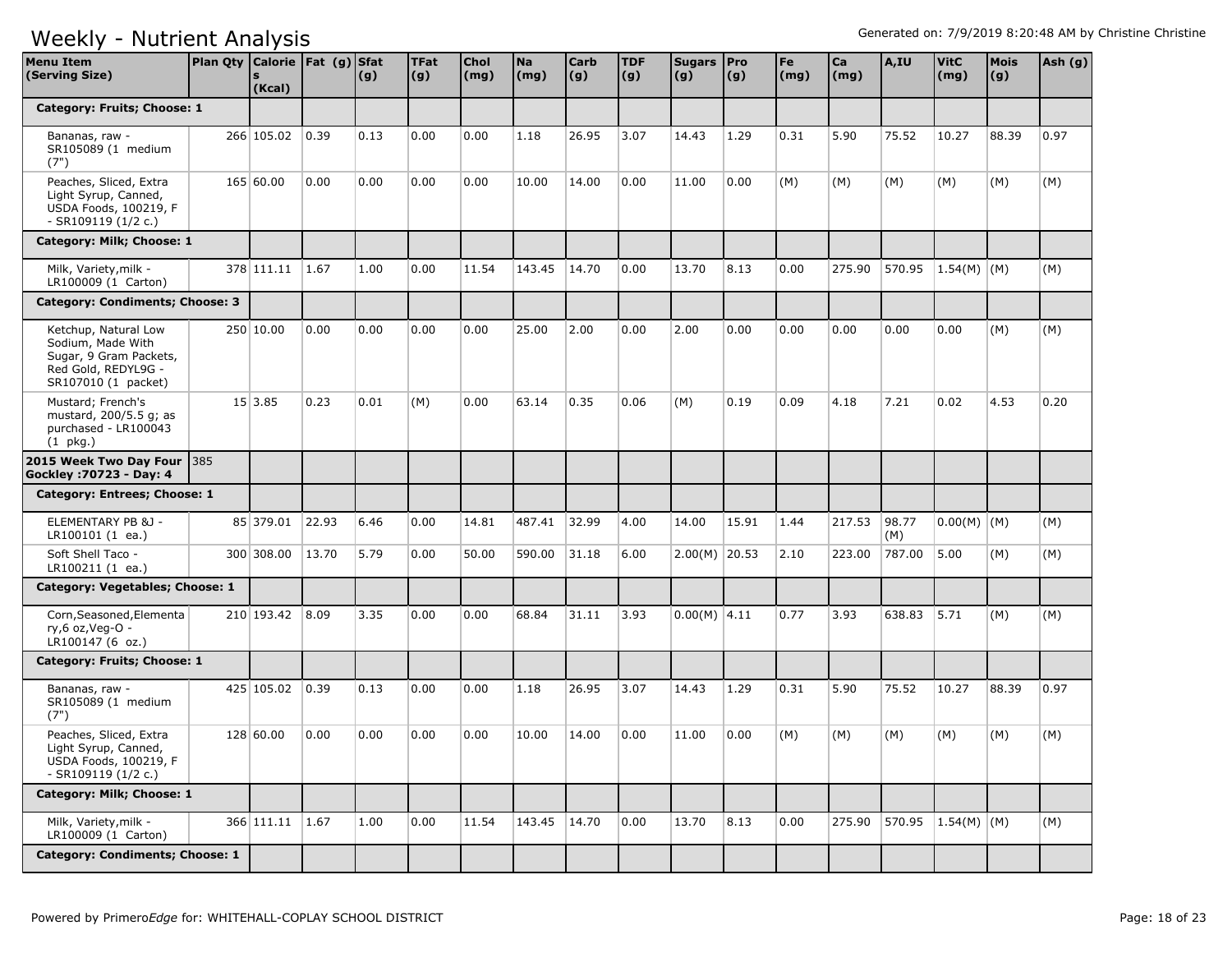| <b>Menu Item</b><br>(Serving Size)                                                                                    | Plan Qty   Calorie   Fat (g)   Sfat | (Kcal)     |       | (g)  | <b>TFat</b><br> (g) | Chol<br>(mg) | <b>Na</b><br>(mg) | <b>Carb</b><br> (g) | <b>TDF</b><br>(g) | Sugars   Pro<br>(g) | (g)   | Fe<br>$\mathsf{(mg)}$ | Ca<br>(mg) | A,IU         | <b>VitC</b><br>(mg) | Mois<br>(g) | Ash (g) |
|-----------------------------------------------------------------------------------------------------------------------|-------------------------------------|------------|-------|------|---------------------|--------------|-------------------|---------------------|-------------------|---------------------|-------|-----------------------|------------|--------------|---------------------|-------------|---------|
| Ketchup, Natural Low<br>Sodium, Made With<br>Sugar, 9 Gram Packets,<br>Red Gold, REDYL9G -<br>SR107010 (1 packet)     |                                     | 200 10.00  | 0.00  | 0.00 | 0.00                | 0.00         | 25.00             | 2.00                | 0.00              | 2.00                | 0.00  | 0.00                  | 0.00       | 0.00         | 0.00                | (M)         | (M)     |
| 2015 week one day four<br>gockley: 70707 - Day: 4                                                                     | 385                                 |            |       |      |                     |              |                   |                     |                   |                     |       |                       |            |              |                     |             |         |
| Category: Entrees; Choose: 1                                                                                          |                                     |            |       |      |                     |              |                   |                     |                   |                     |       |                       |            |              |                     |             |         |
| ELEMENTARY PB &J -<br>LR100101 (1 ea.)                                                                                |                                     | 85 379.01  | 22.93 | 6.46 | 0.00                | 14.81        | 487.41            | 32.99               | 4.00              | 14.00               | 15.91 | 1.44                  | 217.53     | 98.77<br>(M) | $0.00(M)$ (M)       |             | (M)     |
| Sandwich, Grilled<br>Cheese, Whole Grain<br>White, IW, Bake<br>Crafters, 6659, MMA,<br>WGR - SR108182 (1<br>sandwich) |                                     | 300 340.00 | 17.00 | 8.00 | 0.00                | 30.00        | 830.00            | 32.00               | 2.00              | 4.00                | 20.00 | 0.00                  | 450.00     | 400.00       | 0.00                | (M)         | (M)     |
| Category: Vegetables; Choose: 2                                                                                       |                                     |            |       |      |                     |              |                   |                     |                   |                     |       |                       |            |              |                     |             |         |
| Cucumber, with peel,<br>raw - SR105245 (1/2<br>cup slices)                                                            |                                     | 185 7.80   | 0.06  | 0.02 | 0.00                | 0.00         | 1.04              | 1.89                | 0.26              | 0.87                | 0.34  | 0.15                  | 8.32       | 54.60        | 1.46                | 49.52       | 0.20    |
| <b>SEASONED GREEN</b><br>BEANS - LR100313 (4<br>$OZ.$ )                                                               |                                     | 225 29.67  | 1.28  | 0.56 | 0.00                | 0.00         | 17.20             | 4.35                | 2.00              | $0.00(M)$ 1.01      |       | 0.59                  | 33.00      | 429.33       | 2.80                | (M)         | (M)     |
| Category: Fruits; Choose: 1                                                                                           |                                     |            |       |      |                     |              |                   |                     |                   |                     |       |                       |            |              |                     |             |         |
| Bananas, raw -<br>SR105089 (1 medium<br>(7")                                                                          |                                     | 450 105.02 | 0.39  | 0.13 | 0.00                | 0.00         | 1.18              | 26.95               | 3.07              | 14.43               | 1.29  | 0.31                  | 5.90       | 75.52        | 10.27               | 88.39       | 0.97    |
| Peaches, Sliced, Extra<br>Light Syrup, Canned,<br>USDA Foods, 100219, F<br>- SR109119 (1/2 c.)                        |                                     | 135 60.00  | 0.00  | 0.00 | 0.00                | 0.00         | 10.00             | 14.00               | 0.00              | 11.00               | 0.00  | (M)                   | (M)        | (M)          | (M)                 | (M)         | (M)     |
| Category: Milk; Choose: 1                                                                                             |                                     |            |       |      |                     |              |                   |                     |                   |                     |       |                       |            |              |                     |             |         |
| Milk, Variety, milk -<br>LR100009 (1 Carton)                                                                          |                                     | 355 111.11 | 1.67  | 1.00 | 0.00                | 11.54        | 143.45            | 14.70               | 0.00              | 13.70               | 8.13  | 0.00                  | 275.90     |              | 570.95 1.54(M) (M)  |             | (M)     |
| Category: Condiments; Choose: 3                                                                                       |                                     |            |       |      |                     |              |                   |                     |                   |                     |       |                       |            |              |                     |             |         |
| Dressing, Lite Ranch II,<br>1.5oz, Naturally Fresh -<br>SR105877 (1 packet)                                           |                                     | 50 90.00   | 8.00  | 1.50 | 0.00                | 5.00         | 250.00            | 2.00                | 0.00              | 1.00                | 1.00  | (M)                   | (M)        | (M)          | (M)                 | (M)         | (M)     |
| Italian Dressing, PC, 200-<br>12qram - LR100148 (1<br>ea.)                                                            |                                     | 85 35.00   | 3.00  | 0.00 | 0.00                | 0.00         | 190.00            | 2.00                | 0.00              | (M)                 | 0.00  | 0.00                  | 0.00       | 0.00         | 1.20                | (M)         | (M)     |
| Mayonnaise, SS Packet -<br>LR100041 (1 ea.)                                                                           |                                     | 10 80.00   | 9.00  | 1.50 | 0.00                | 5.00         | 65.00             | 0.00                | 0.00              | 0.00                | 0.00  | 0.00                  | 0.00       | 0.00         | 0.00                | (M)         | (M)     |
| 2015 Week Three Day<br>Five Gockley : 70755 -<br>Day: 5                                                               | 380                                 |            |       |      |                     |              |                   |                     |                   |                     |       |                       |            |              |                     |             |         |
| Category: Entrees; Choose: 1                                                                                          |                                     |            |       |      |                     |              |                   |                     |                   |                     |       |                       |            |              |                     |             |         |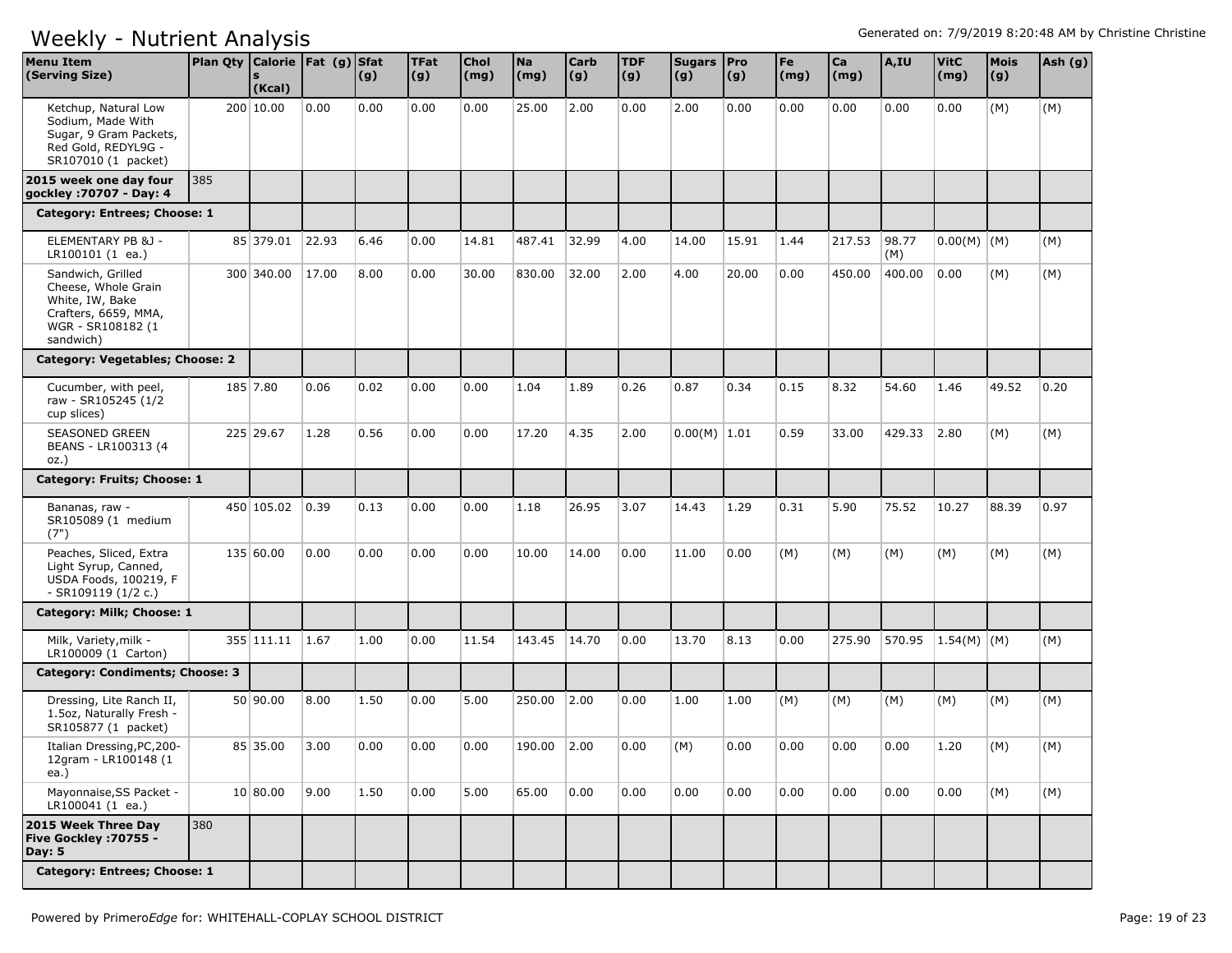| <b>Menu Item</b><br>(Serving Size)                                                                                        | Plan Qty   Calorie   Fat (g)   Sfat | (Kcal)     |       | (g)  | <b>TFat</b><br>(g) | Chol<br>(mg) | <b>Na</b><br>(mg) | <b>Carb</b><br>$\vert (g) \vert$ | <b>TDF</b><br>(g) | Sugars   Pro<br>(g) | $\vert (g) \vert$ | Fe<br>(mg) | Ca<br>(mg) | A,IU                           | <b>VitC</b><br>(mg) | <b>Mois</b><br>(g) | Ash (g) |
|---------------------------------------------------------------------------------------------------------------------------|-------------------------------------|------------|-------|------|--------------------|--------------|-------------------|----------------------------------|-------------------|---------------------|-------------------|------------|------------|--------------------------------|---------------------|--------------------|---------|
| Breaded Pollock Fish<br>Nuggets - 418305 -<br>SR109263 (4 piece)                                                          |                                     | 380 220.00 | 9.00  | 1.50 | 0.00               | 50.00        | 240.00            | 20.00                            | 2.00              | 1.00                | 14.00             | 1.08       | 20.00      | 100.00                         | 0.00                | (M)                | (M)     |
| Category: Grains; Choose: 1                                                                                               |                                     |            |       |      |                    |              |                   |                                  |                   |                     |                   |            |            |                                |                     |                    |         |
| Bread, Wheat Cluster<br>Dinner Roll, 1.38oz,<br>Morabito - SR101068 (1<br>ea.)                                            |                                     | 300 70.00  | 1.00  | 0.00 | 0.00               | 0.00         | 160.00            | 14.00                            | 2.00              | 1.00                | 3.00              | 1.08       | 26.00      | (M)                            | (M)                 | (M)                | (M)     |
| Macaroni & Cheese -<br>LR100314 (3 oz.)                                                                                   |                                     | 300 140.00 | 5.33  | 2.67 | 0.17               | 15.00        | 493.33            | 16.00                            | 0.33              | 2.67                | 8.33              | 0.60       | 150.00     | 333.33                         | 0.00                | (M)                | (M)     |
| Category: Vegetables; Choose: 2                                                                                           |                                     |            |       |      |                    |              |                   |                                  |                   |                     |                   |            |            |                                |                     |                    |         |
| Broccoli, Raw, Commodity<br>, VEG-DG - LR100033 (4<br>ounces)                                                             |                                     | 100 38.56  | 0.42  | 0.04 | (M)                | 0.00         | 37.42             | 7.53                             | 2.95              | (M)                 | 3.20              | 0.83       | 53.30      | 706.48                         | 101.15              | 101.27             | 0.99    |
| Carrots, baby-cut, fresh,<br>peeled [100982, A094] -<br>SR105158 (2 5/8 oz.)                                              |                                     | 120 26.00  | 0.09  | 0.02 | 0.00               | 0.00         | 57.20             | 6.01                             | 2.13              | (M)                 | 0.46              | 0.66       | 23.40      | 10163.4 1.95<br>0              |                     | (M)                | (M)     |
| Category: Fruits; Choose: 1                                                                                               |                                     |            |       |      |                    |              |                   |                                  |                   |                     |                   |            |            |                                |                     |                    |         |
| Apples, fresh, raw,<br>sliced, unpeeled (with<br>skin) from ready-to-eat<br>pouch [100285, A338], F<br>$-SR105075(4 oz.)$ |                                     | 265 58.00  | 0.20  | 0.05 | 0.00               | 0.00         | 2.00              | 15.66                            | 2.80              | (M)                 | 0.29              | 0.14       | 6.00       | 62.00                          | 5.21                | (M)                | (M)     |
| Bananas, raw -<br>SR105089 (1 medium<br>(7")                                                                              |                                     | 310 105.02 | 0.39  | 0.13 | 0.00               | 0.00         | 1.18              | 26.95                            | 3.07              | 14.43               | 1.29              | 0.31       | 5.90       | 75.52                          | 10.27               | 88.39              | 0.97    |
| Category: Milk; Choose: 1                                                                                                 |                                     |            |       |      |                    |              |                   |                                  |                   |                     |                   |            |            |                                |                     |                    |         |
| Milk, Variety, milk -<br>LR100009 (1 Carton)                                                                              |                                     | 369 111.11 | 1.67  | 1.00 | 0.00               | 11.54        | 143.45            | 14.70                            | 0.00              | 13.70               | 8.13              | 0.00       | 275.90     | 570.95                         | $ 1.54(M) $ (M)     |                    | (M)     |
| Category: Condiments; Choose: 1                                                                                           |                                     |            |       |      |                    |              |                   |                                  |                   |                     |                   |            |            |                                |                     |                    |         |
| Dressing, Lite Ranch II,<br>1.5oz, Naturally Fresh -<br>SR105877 (1 packet)                                               |                                     | 55 90.00   | 8.00  | 1.50 | 0.00               | 5.00         | 250.00            | 2.00                             | 0.00              | 1.00                | 1.00              | (M)        | (M)        | (M)                            | (M)                 | (M)                | (M)     |
| 2015 week one day five<br>gockley: 70707 - Day: 5                                                                         | 375                                 |            |       |      |                    |              |                   |                                  |                   |                     |                   |            |            |                                |                     |                    |         |
| Category: Entrees; Choose: 1                                                                                              |                                     |            |       |      |                    |              |                   |                                  |                   |                     |                   |            |            |                                |                     |                    |         |
| Cheese Pizza, W/W<br>Nardones - LR100096 (1<br>Slice (1/8)                                                                |                                     | 375 340.00 | 14.00 | 8.00 | 0.00               | 30.00        | 570.00            | 33.00                            | 1.00              | (M)                 | 21.00             | 2.70       | 450.00     | 400.00                         | 6.00                | (M)                | (M)     |
| Category: Vegetables; Choose: 2                                                                                           |                                     |            |       |      |                    |              |                   |                                  |                   |                     |                   |            |            |                                |                     |                    |         |
| Broccoli w/cheese sauce<br>- LR100222 (1/2 c.)                                                                            |                                     | 210 58.51  | 1.32  | 0.79 | $0.00(M)$ 4.74     |              | 127.92 7.10       |                                  | 2.76              | $1.05(M)$ 4.07      |                   | 2.79       | 73.22      | 726.49 45.28                   |                     | (M)                | (M)     |
| Carrots, baby-cut, fresh,<br>peeled [100982, A094] -<br>SR105158 (2 5/8 oz.)                                              |                                     | 200 26.00  | 0.09  | 0.02 | 0.00               | 0.00         | 57.20             | 6.01                             | 2.13              | (M)                 | 0.46              | 0.66       | 23.40      | 10163.4 1.95<br>$\overline{0}$ |                     | (M)                | (M)     |
| Category: Fruits; Choose: 1                                                                                               |                                     |            |       |      |                    |              |                   |                                  |                   |                     |                   |            |            |                                |                     |                    |         |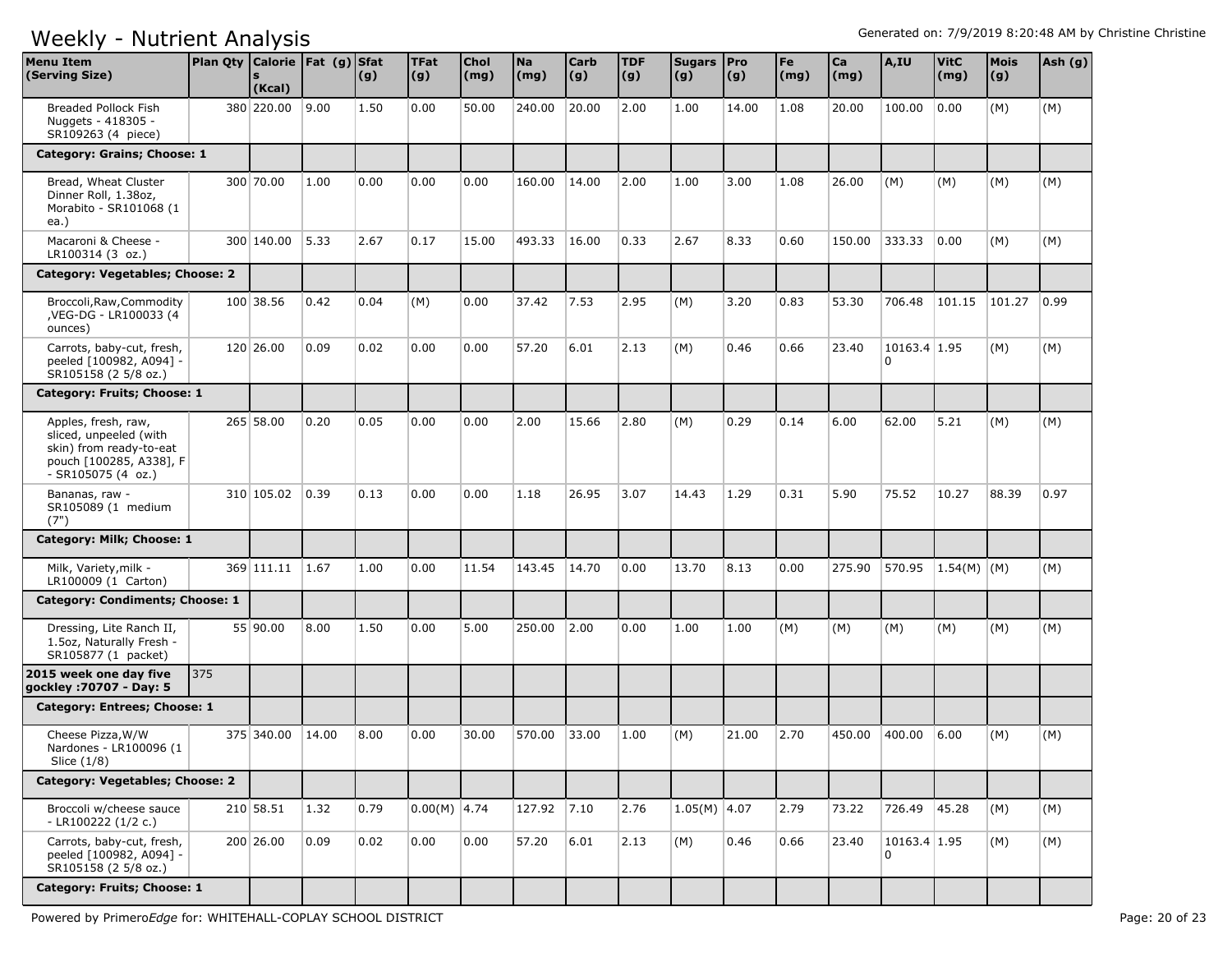| <b>Menu Item</b><br>(Serving Size)                                                                                        | Plan Qty Calorie   Fat (g) Sfat | (Kcal)          |       | (g)  | <b>TFat</b><br>(g) | <b>Chol</b><br>$\mathsf{(mg)}$ | <b>Na</b><br>(mg) | <b>Carb</b><br> (g) | <b>TDF</b><br>(g) | Sugars   Pro<br>(g) | (g)   | Fe<br>$\mathsf{(mg)}$ | Ca<br>(mg) | A,IU                             | <b>VitC</b><br>(mg) | Mois<br>(g) | Ash (g) |
|---------------------------------------------------------------------------------------------------------------------------|---------------------------------|-----------------|-------|------|--------------------|--------------------------------|-------------------|---------------------|-------------------|---------------------|-------|-----------------------|------------|----------------------------------|---------------------|-------------|---------|
| Apples, fresh, raw,<br>sliced, unpeeled (with<br>skin) from ready-to-eat<br>pouch [100285, A338], F<br>$-SR105075(4 oz.)$ |                                 | 175 58.00       | 0.20  | 0.05 | 0.00               | 0.00                           | 2.00              | 15.66               | 2.80              | (M)                 | 0.29  | 0.14                  | 6.00       | 62.00                            | 5.21                | (M)         | (M)     |
| Bananas, raw -<br>SR105089 (1 1/2<br>medium (7")                                                                          |                                 | 400 157.53      | 0.58  | 0.20 | 0.00               | 0.00                           | 1.77              | 40.43               | 4.60              | 21.65               | 1.93  | 0.46                  | 8.85       | 113.28                           | 15.40               | 132.59      | 1.45    |
| Category: Milk; Choose: 1                                                                                                 |                                 |                 |       |      |                    |                                |                   |                     |                   |                     |       |                       |            |                                  |                     |             |         |
| Milk, Variety, milk -<br>LR100009 (1 Carton)                                                                              |                                 | 200 111.11 1.67 |       | 1.00 | 0.00               | 11.54                          | 143.45            | 14.70               | 0.00              | 13.70               | 8.13  | 0.00                  | 275.90     | 570.95                           | 1.54(M)   (M)       |             | (M)     |
| Category: Condiments; Choose: 1                                                                                           |                                 |                 |       |      |                    |                                |                   |                     |                   |                     |       |                       |            |                                  |                     |             |         |
| Dressing, Lite Ranch II,<br>1.5oz, Naturally Fresh -<br>SR105877 (1 packet)                                               |                                 | 25 90.00        | 8.00  | 1.50 | 0.00               | 5.00                           | 250.00            | 2.00                | 0.00              | 1.00                | 1.00  | (M)                   | (M)        | (M)                              | (M)                 | (M)         | (M)     |
| 2015 Week Three Day<br>Five Gockley : 70731 -<br><b>Day: 5</b>                                                            | 375                             |                 |       |      |                    |                                |                   |                     |                   |                     |       |                       |            |                                  |                     |             |         |
| Category: Entrees; Choose: 1                                                                                              |                                 |                 |       |      |                    |                                |                   |                     |                   |                     |       |                       |            |                                  |                     |             |         |
| Cheese Pizza, W/W<br>Nardones - LR100096 (1<br>Slice (1/8)                                                                |                                 | 375 340.00      | 14.00 | 8.00 | 0.00               | 30.00                          | 570.00            | 33.00               | 1.00              | (M)                 | 21.00 | 2.70                  | 450.00     | 400.00                           | 6.00                | (M)         | (M)     |
| Category: Vegetables; Choose: 2                                                                                           |                                 |                 |       |      |                    |                                |                   |                     |                   |                     |       |                       |            |                                  |                     |             |         |
| Broccoli w/cheese sauce<br>$-LR100222(1/2 c.)$                                                                            |                                 | 165 58.51       | 1.32  | 0.79 | $0.00(M)$ 4.74     |                                | 127.92            | 7.10                | 2.76              | $1.05(M)$ 4.07      |       | 2.79                  | 73.22      | 726.49                           | 45.28               | (M)         | (M)     |
| Carrots, baby-cut, fresh,<br>peeled [100982, A094] -<br>SR105158 (2 5/8 oz.)                                              |                                 | 110 26.00       | 0.09  | 0.02 | 0.00               | 0.00                           | 57.20             | 6.01                | 2.13              | (M)                 | 0.46  | 0.66                  | 23.40      | 10163.4 1.95<br>$\overline{0}$   |                     | (M)         | (M)     |
| Category: Fruits; Choose: 1                                                                                               |                                 |                 |       |      |                    |                                |                   |                     |                   |                     |       |                       |            |                                  |                     |             |         |
| Apples, fresh, raw,<br>sliced, unpeeled (with<br>skin) from ready-to-eat<br>pouch [100285, A338], F<br>$-SR105075(4 oz.)$ |                                 | 245 58.00       | 0.20  | 0.05 | 0.00               | 0.00                           | 2.00              | 15.66               | 2.80              | (M)                 | 0.29  | 0.14                  | 6.00       | 62.00                            | 5.21                | (M)         | (M)     |
| Bananas, raw -<br>SR105089 (1 medium<br>(7")                                                                              |                                 | 200 105.02      | 0.39  | 0.13 | 0.00               | 0.00                           | 1.18              | 26.95               | 3.07              | 14.43               | 1.29  | 0.31                  | 5.90       | 75.52                            | 10.27               | 88.39       | 0.97    |
| Category: Milk; Choose: 1                                                                                                 |                                 |                 |       |      |                    |                                |                   |                     |                   |                     |       |                       |            |                                  |                     |             |         |
| Milk, Variety, milk -<br>LR100009 (1 Carton)                                                                              |                                 | 355 111.11 1.67 |       | 1.00 | 0.00               | 11.54                          | 143.45   14.70    |                     | 0.00              | 13.70               | 8.13  | 0.00                  |            | 275.90   570.95   1.54(M) $ (M)$ |                     |             | (M)     |
| <b>Category: Condiments; Choose: 1</b>                                                                                    |                                 |                 |       |      |                    |                                |                   |                     |                   |                     |       |                       |            |                                  |                     |             |         |
| Dressing, Lite Ranch II,<br>1.5oz, Naturally Fresh -<br>SR105877 (1 packet)                                               |                                 | 50 90.00        | 8.00  | 1.50 | 0.00               | 5.00                           | 250.00            | 2.00                | 0.00              | 1.00                | 1.00  | (M)                   | (M)        | (M)                              | (M)                 | (M)         | (M)     |
| 2015 Week Two Day Five 375<br>Gockley : 70723 - Day: 5                                                                    |                                 |                 |       |      |                    |                                |                   |                     |                   |                     |       |                       |            |                                  |                     |             |         |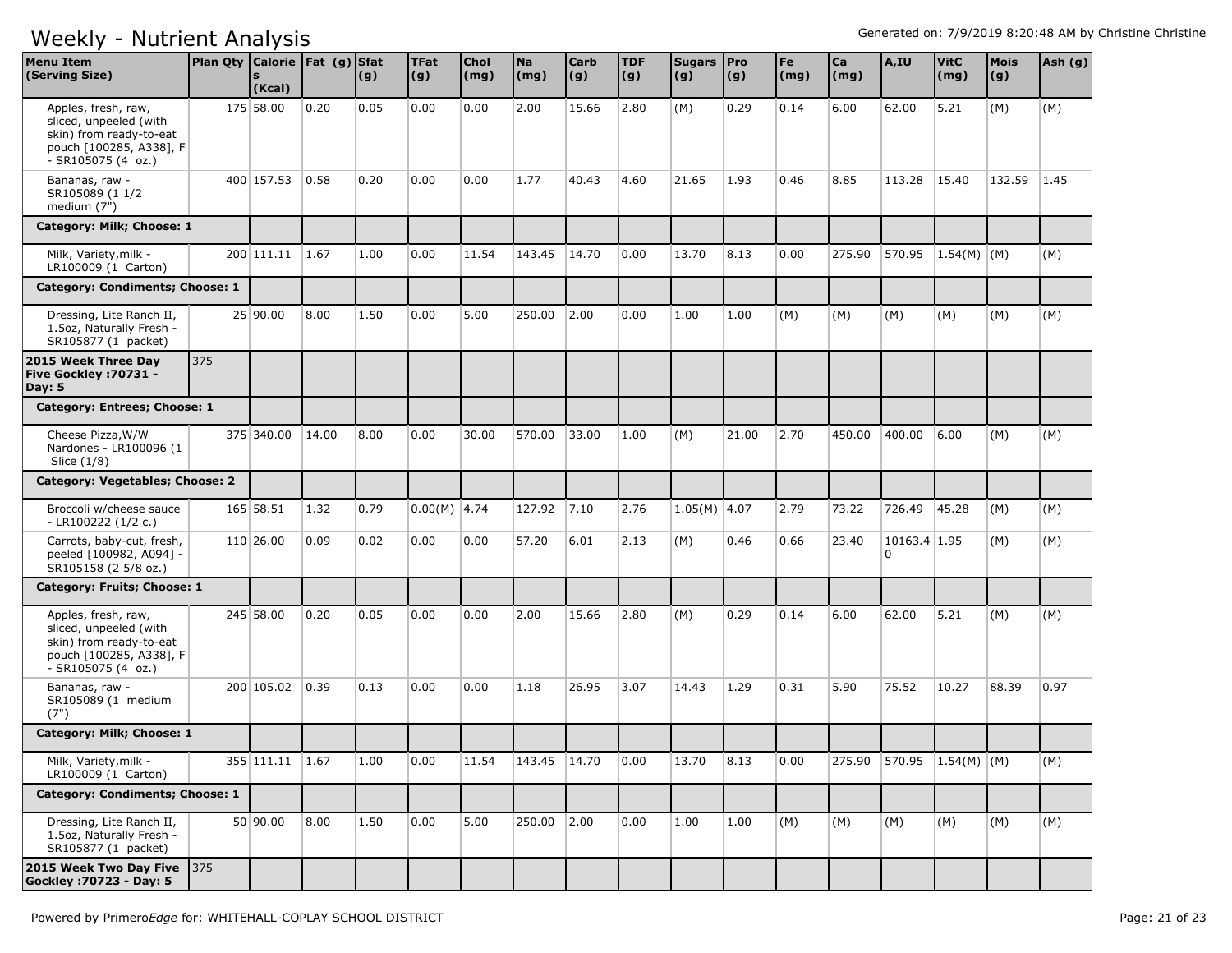| <b>Menu Item</b><br>(Serving Size)                                                                                        | Plan Qty   Calorie   Fat (g)   Sfat | (Kcal)     |       | (g)  | <b>TFat</b><br> (g) | <b>Chol</b><br>$\mathsf{(mg)}$ | <b>Na</b><br>(mg) | <b>Carb</b><br> (g) | <b>TDF</b><br>(g) | Sugars   Pro<br>(g) | (g)   | Fe<br>(mg) | Ca<br>(mg) | A,IU              | <b>VitC</b><br>(mg) | <b>Mois</b><br>(g) | Ash (g) |
|---------------------------------------------------------------------------------------------------------------------------|-------------------------------------|------------|-------|------|---------------------|--------------------------------|-------------------|---------------------|-------------------|---------------------|-------|------------|------------|-------------------|---------------------|--------------------|---------|
| Category: Entrees; Choose: 1                                                                                              |                                     |            |       |      |                     |                                |                   |                     |                   |                     |       |            |            |                   |                     |                    |         |
| Cheese Pizza, W/W<br>Nardones - LR100096 (1<br>Slice (1/8)                                                                |                                     | 375 340.00 | 14.00 | 8.00 | 0.00                | 30.00                          | 570.00            | 33.00               | 1.00              | (M)                 | 21.00 | 2.70       | 450.00     | 400.00            | 6.00                | (M)                | (M)     |
| Category: Vegetables; Choose: 1                                                                                           |                                     |            |       |      |                     |                                |                   |                     |                   |                     |       |            |            |                   |                     |                    |         |
| Broccoli w/cheese sauce<br>- LR100222 $(1/2 c.)$                                                                          |                                     | 155 58.51  | 1.32  | 0.79 | $0.00(M)$ 4.74      |                                | 127.92            | 7.10                | 2.76              | $1.05(M)$ 4.07      |       | 2.79       | 73.22      | 726.49            | 45.28               | (M)                | (M)     |
| Carrots, baby-cut, fresh,<br>peeled [100982, A094] -<br>SR105158 (2 5/8 oz.)                                              |                                     | 200 26.00  | 0.09  | 0.02 | 0.00                | 0.00                           | 57.20             | 6.01                | 2.13              | (M)                 | 0.46  | 0.66       | 23.40      | 10163.4 1.95<br>0 |                     | (M)                | (M)     |
| Category: Fruits; Choose: 1                                                                                               |                                     |            |       |      |                     |                                |                   |                     |                   |                     |       |            |            |                   |                     |                    |         |
| Apples, fresh, raw,<br>sliced, unpeeled (with<br>skin) from ready-to-eat<br>pouch [100285, A338], F<br>$-SR105075(4 oz.)$ |                                     | 100 58.00  | 0.20  | 0.05 | 0.00                | 0.00                           | 2.00              | 15.66               | 2.80              | (M)                 | 0.29  | 0.14       | 6.00       | 62.00             | 5.21                | (M)                | (M)     |
| Bananas, raw -<br>SR105089 (1 medium<br>(7")                                                                              |                                     | 375 105.02 | 0.39  | 0.13 | 0.00                | 0.00                           | 1.18              | 26.95               | 3.07              | 14.43               | 1.29  | 0.31       | 5.90       | 75.52             | 10.27               | 88.39              | 0.97    |
| Category: Milk; Choose: 1                                                                                                 |                                     |            |       |      |                     |                                |                   |                     |                   |                     |       |            |            |                   |                     |                    |         |
| Milk, Variety, milk -<br>LR100009 (1 Carton)                                                                              |                                     | 350 111.11 | 1.67  | 1.00 | 0.00                | 11.54                          | 143.45            | 14.70               | 0.00              | 13.70               | 8.13  | 0.00       | 275.90     | 570.95            | $1.54(M)$ (M)       |                    | (M)     |
| Category: Condiments; Choose: 1                                                                                           |                                     |            |       |      |                     |                                |                   |                     |                   |                     |       |            |            |                   |                     |                    |         |
| Dressing, Lite Ranch II,<br>1.5oz, Naturally Fresh -<br>SR105877 (1 packet)                                               |                                     | 30 90.00   | 8.00  | 1.50 | 0.00                | 5.00                           | 250.00            | 2.00                | 0.00              | 1.00                | 1.00  | (M)        | (M)        | (M)               | (M)                 | (M)                | (M)     |
| 2015 Week Two Day Five<br>Gockley: 70752 - Day: 5                                                                         | 1400                                |            |       |      |                     |                                |                   |                     |                   |                     |       |            |            |                   |                     |                    |         |
| Category: Entrees; Choose: 1                                                                                              |                                     |            |       |      |                     |                                |                   |                     |                   |                     |       |            |            |                   |                     |                    |         |
| Cheese Pizza, W/W<br>Nardones - LR100096 (1<br>Slice (1/8)                                                                |                                     | 400 340.00 | 14.00 | 8.00 | 0.00                | 30.00                          | 570.00            | 33.00               | 1.00              | (M)                 | 21.00 | 2.70       | 450.00     | 400.00            | 6.00                | (M)                | (M)     |
| Category: Vegetables; Choose: 2                                                                                           |                                     |            |       |      |                     |                                |                   |                     |                   |                     |       |            |            |                   |                     |                    |         |
| Broccoli w/cheese sauce<br>- LR100222 (1/2 c.)                                                                            |                                     | 205 58.51  | 1.32  | 0.79 | $0.00(M)$ 4.74      |                                | 127.92            | 7.10                | 2.76              | $1.05(M)$ 4.07      |       | 2.79       | 73.22      | 726.49            | 45.28               | (M)                | (M)     |
| Carrots, baby-cut, fresh,<br>peeled [100982, A094] -<br>SR105158 (1/2 c.)                                                 |                                     | 150 25.60  | 0.09  | 0.01 | 0.00                | 0.00                           | 56.32             | 5.92                | 2.10              | (M)                 | 0.46  | 0.65       | 23.04      | 10006.8 1.92<br>7 |                     | (M)                | (M)     |
| Category: Fruits; Choose: 1                                                                                               |                                     |            |       |      |                     |                                |                   |                     |                   |                     |       |            |            |                   |                     |                    |         |
| Apples, fresh, raw,<br>sliced, unpeeled (with<br>skin) from ready-to-eat<br>pouch [100285, A338], F<br>- SR105075 (4 oz.) |                                     | 150 58.00  | 0.20  | 0.05 | 0.00                | 0.00                           | 2.00              | 15.66               | 2.80              | (M)                 | 0.29  | 0.14       | 6.00       | 62.00             | 5.21                | (M)                | (M)     |